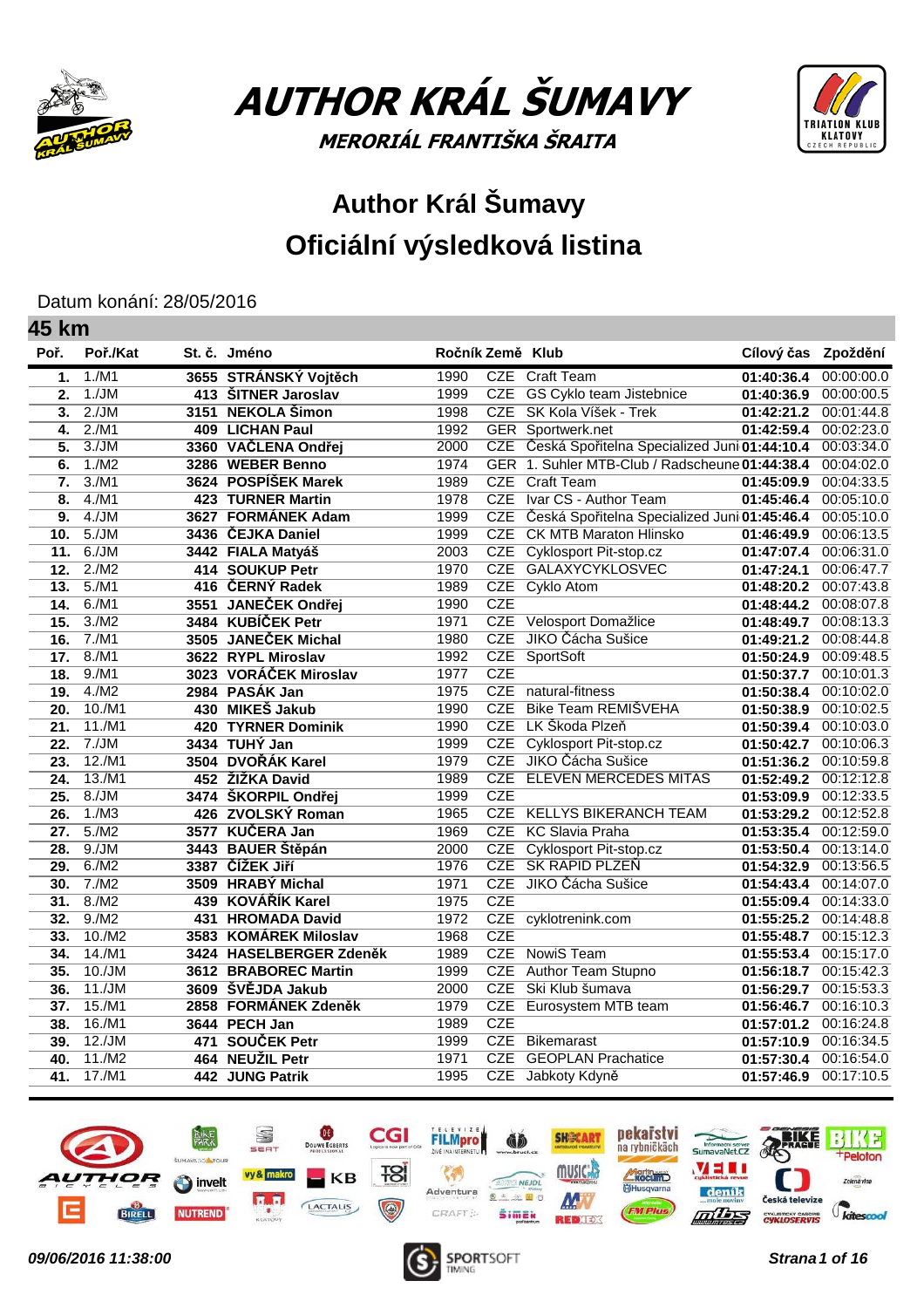| 45 km      |                 |      |                                          |                  |            |                                                |                          |                          |
|------------|-----------------|------|------------------------------------------|------------------|------------|------------------------------------------------|--------------------------|--------------------------|
| Poř.       | Poř./Kat        |      | St. č. Jméno                             | Ročník Země Klub |            |                                                | Cílový čas Zpoždění      |                          |
| 42.        | 13./JM          |      | 3557 ZINGER Philipp                      | 1998             | <b>CZE</b> |                                                | 01:58:13.4               | 00:17:37.0               |
| 43.        | 12./M2          |      | 455 ZÁSTAVA Karel                        | 1969             |            | CZE Aisin Písek                                | 01:58:13.5               | 00:17:37.1               |
| 44.        | 18./M1          |      | 457 KAREŠ Roman                          | 1980             | <b>CZE</b> |                                                | 01:58:41.9               | 00:18:05.5               |
| 45.        | 19./M1          |      | 477 PEJŠA Jiří                           | 1983             | <b>CZE</b> |                                                | 01:58:43.2               | 00:18:06.8               |
| 46.        | 20./M1          |      | 465 HARANT Radek                         | 1978             | <b>CZE</b> |                                                | 01:58:43.5               | 00:18:07.1               |
| 47.        | 21./M1          |      | 3464 UHEL Karel                          | 1992             | <b>CZE</b> |                                                | 01:59:16.2               | 00:18:39.8               |
| 48.        | 2./M3           |      | 3635 PROBST Karl                         | 1959             |            | <b>GER MTB Team Böbrach</b>                    | 01:59:17.9               | 00:18:41.5               |
| 49.        | 3./M3           |      | 446 KUBR Lubomír                         | 1964             | <b>CZE</b> | <b>Huntovice Flyers</b>                        | 01:59:45.4               | 00:19:09.0               |
| 50.        | 14./JM          |      | 3444 MATĚJKA Ondřej                      | 2001             | <b>CZE</b> | Cyklosport Pit-stop.cz                         | 01:59:57.7               | 00:19:21.3               |
| 51.        | 13./M2          |      | 473 PROKOPIUS Petr                       | 1967             | <b>CZE</b> |                                                | 01:59:58.2               | 00:19:21.8               |
| 52.        | 14./M2          |      | 2897 ŠVEC Miloslav                       | 1970             | <b>CZE</b> | Bike Team REMIŠVEHA                            | 01:59:58.5               | 00:19:22.1               |
| 53.        | 15./M2          |      | 463 POSPÍŠIL JIří                        | 1969             | <b>CZE</b> | Redpoint Eleven Team                           | 02:00:19.4               | 00:19:43.0               |
| 54.        | 22./M1          |      | 3538 HŮRKA Antonín                       | 1993             | <b>CZE</b> | Velosport Domažlice                            | 02:00:20.4               | 00:19:44.0               |
| 55.        | 23./M1          |      | 3396 HŘÍBAL Martin                       | 1989             | <b>CZE</b> | Velosport Domažlice                            | 02:00:24.8               | 00:19:48.4               |
| 56.        | 24./M1          |      | 3526 PLAS Radek                          | 1984             | <b>CZE</b> | Velosport Domažlice                            | 02:00:30.2               | 00:19:53.8               |
| 57.        | 1./M4           |      | 476 ŠROT Radek                           | 1949             | <b>CZE</b> | HM Sport Český Krumlov                         | 02:01:20.2               | 00:20:43.8               |
| 58.        | 15./JM          |      | 3188 INGRIŠ Marek                        | 1998             | <b>CZE</b> | MTB - Nýřany                                   | 02:01:20.7               | 00:20:44.3               |
| 59.        | 25./M1          |      | 3535 SZEWIECZEK Martin                   | 1986             | <b>CZE</b> | <b>SILVINI CYCLING TEAM</b>                    | 02:01:49.7               | 00:21:13.3               |
| 60.        | 1./JZ           |      | 3552 MIŠOŇOVÁ Magnalena                  | 2001             | <b>CZE</b> | Sokol Veltěž                                   | 02:02:06.2               | 00:21:29.8               |
| 61.        | 16./M2          |      | 467 HOŘEJŠÍ Josef                        | 1969             | <b>CZE</b> | Rožmitál pod Třemšínem                         | 02:02:35.2               | 00:21:58.8               |
| 62.        | 26./M1          |      | 492 KLIČKA Martin                        | 1984             | <b>CZE</b> | Ski-instruktori.cz                             | 02:03:18.4               | 00:22:42.0               |
| 63.        | 2./MA           |      | 2845 MORÁVEK Vladimír                    | 1952             | <b>CZE</b> |                                                | 02:03:22.4               | 00:22:46.0               |
| 64.        | 4./M3           |      | 448 POLÁK Petr                           | 1963             |            | CZE AC Sparta Cyklo Akademie                   | 02:04:01.7               | 00:23:25.3               |
| 65.        | 27./M1          |      | 436 HRDINA Jakub                         | 1995             | <b>CZE</b> |                                                | 02:06:27.7               | 00:25:51.3               |
| 66.        | 17./M2          |      | 3582 LEBEDA Dušan                        | 1973             | <b>CZE</b> |                                                | 02:06:57.5               | 00:26:21.1               |
| 67.        | 28./M1          |      | 3492 POVOLNY Michal                      | 1994             | <b>CZE</b> | <b>Cyklosport Pit-stop.cz</b>                  | 02:07:07.5               | 00:26:31.1               |
| 68.        | 16./JM          |      | 3375 KONEČNÝ Vojtěch                     | 2000             | <b>CZE</b> |                                                | 02:07:15.7               | 00:26:39.3               |
| 69.        | 29./M1          |      | 3169 KNICKÝ Milan                        | 1979             | <b>CZE</b> | MK - Cyklo Dščín                               | 02:07:30.5               | 00:26:54.1               |
| 70.        | 30./M1          |      | 449 KOPELENT Radek<br>429 POSPÍŠIL Lukáš | 1989             | <b>CZE</b> | CZE Author Team Stupno                         | 02:07:31.7               | 00:26:55.3               |
| 71.<br>72. | 17./JM<br>1./Z1 |      | 3596 KOLÁŘOVÁ Anna                       | 1998<br>1986     | <b>CZE</b> | Velosport Valenta Scott Team                   | 02:07:59.5               | 00:27:23.1<br>00:27:28.8 |
|            | 2./JZ           |      | 3489 SOUSTRUŽNÍKOVÁ Nikol                | 2002             | <b>CZE</b> | MS BIKE ACADEMY RACING                         | 02:08:05.2               | 00:27:29.1               |
| 73.<br>74. | 18./JM          |      | 3096 NEUŽIL Jan                          | 1999             | <b>CZE</b> | <b>LYKO Prachatice</b>                         | 02:08:05.5<br>02:08:24.5 | 00:27:48.1               |
| 75.        | 19./JM          |      | 3441 ŠTYCH Jan                           | 2001             | <b>CZE</b> | Cyklosport - Pitstop.cz                        | 02:08:56.7               | 00:28:20.3               |
| 76.        | 31./M1          |      | 485 MAREŠ Tomáš                          | 1990             | <b>CZE</b> | Kola Leština                                   | 02:09:06.1               | 00:28:29.7               |
| 77.        | 32./M1          | 3177 | VÁVRA Lukáš                              | 1979             | <b>CZE</b> |                                                | 02:09:54.8               | 00:29:18.4               |
| 78.        | 33./M1          |      | 3619 PROCHÁZKA Pavel                     | 1980             | <b>CZE</b> |                                                | 02:09:57.7               | 00:29:21.3               |
| 79.        | 2./Z1           |      | 3365 ŠIMÁNKOVÁ Jana                      | 1985             |            | <b>CZE</b> Alset Racing Team                   | 02:10:03.1               | 00:29:26.7               |
| 80.        | 5./M3           |      | 499 POPEL Karel                          | 1960             | CZE        | Bike tuning Rudná                              | 02:10:03.3               | 00:29:26.9               |
| 81.        | 3./M4           |      | 2980 BARTOŠ Zdeněk                       | 1952             | CZE        | Theosport - Tukan Biketeam K. Var 02:10:06.3   |                          | 00:29:29.9               |
| 82.        | 34./M1          |      | 3204 HROMÁDKA Vít                        | 1977             | <b>CZE</b> | Linde M.H.                                     | 02:10:10.2               | 00:29:33.8               |
| 83.        | 18./M2          |      | 3382 SAMEC Jaroslav                      | 1974             | CZE        | bikeclinic-junior-team                         | 02:10:11.7               | 00:29:35.3               |
| 84.        | 35./M1          |      | 497 KRAMPE Alexander                     | 1980             | <b>GER</b> |                                                | 02:10:19.2               | 00:29:42.8               |
| 85.        | 36./M1          |      | 3264 HUSNÍK Jaroslav                     | 1977             |            | CZE Velosport Domažlice                        | 02:10:20.8               | 00:29:44.4               |
| 86.        | 37./M1          |      | 3034 MLÍKA Josef                         | 1985             | <b>CZE</b> |                                                | 02:10:25.2               | 00:29:48.8               |
| 87.        | 3./Z1           |      | 3437 LIEMEN Eike                         | 1978             |            | GER SV Handwerk Erfurt / Radscheune 02:10:39.2 |                          | 00:30:02.8               |
| 88.        | 19./M2          |      | 3539 KRCH David                          | 1974             | <b>CZE</b> |                                                | 02:11:13.3               | 00:30:36.9               |
| 89.        | 20./M2          |      | 3378 VALENTA Zdeněk                      | 1975             | <b>CZE</b> | Bližanovy-Machov                               | 02:11:53.2               | 00:31:16.8               |
| 90.        | 21./M2          |      | 3146 SMÁHA Karel                         | 1967             | CZE        | Cykloservis Malát                              | 02:12:13.2               | 00:31:36.8               |
| 91.        | 38./M1          |      | 3580 KUSENDA Filip                       | 1995             |            | CZE satanbikers                                | 02:12:13.7               | 00:31:37.3               |
| 92.        | 6./M3           |      | 495 MRŇÁK Karel                          | 1960             | CZE        | <b>Cyklosport Pitstop Klatovy</b>              | 02:12:19.2               | 00:31:42.8               |
| 93.        | 22./M2          |      | 3090 VANĚK Igor                          | 1967             | <b>CZE</b> | No Name Cycling                                | 02:12:30.5               | 00:31:54.1               |
| 94.        | 7./M3           |      | 3234 KLABOUCH Pavel                      | 1964             |            | CZE velo haibike                               | 02:12:33.2               | 00:31:56.8               |
| 95.        | 39./M1          |      | 482 ROCH Tomáš                           | 1985             |            | CZE APTREK Xterra team                         | 02:12:43.7               | 00:32:07.3               |
| 96.        | 3./JZ           |      | 3556 DIETZE Anna-Maria                   | 1999             | <b>GER</b> |                                                | 02:12:47.2               | 00:32:10.8               |
| 97.        | 40./M1          |      | 2899 MAXA Milan                          | 1992             | CZE        | Bike Team REMIŠVEHA                            | 02:12:48.7               | 00:32:12.3               |
| 98.        | 20./JM          |      | 3383 SAMEC Filip                         | 2005             | CZE        | bikeclinic-junior-team                         | 02:12:49.3               | 00:32:12.9               |
|            |                 |      |                                          |                  |            |                                                |                          |                          |



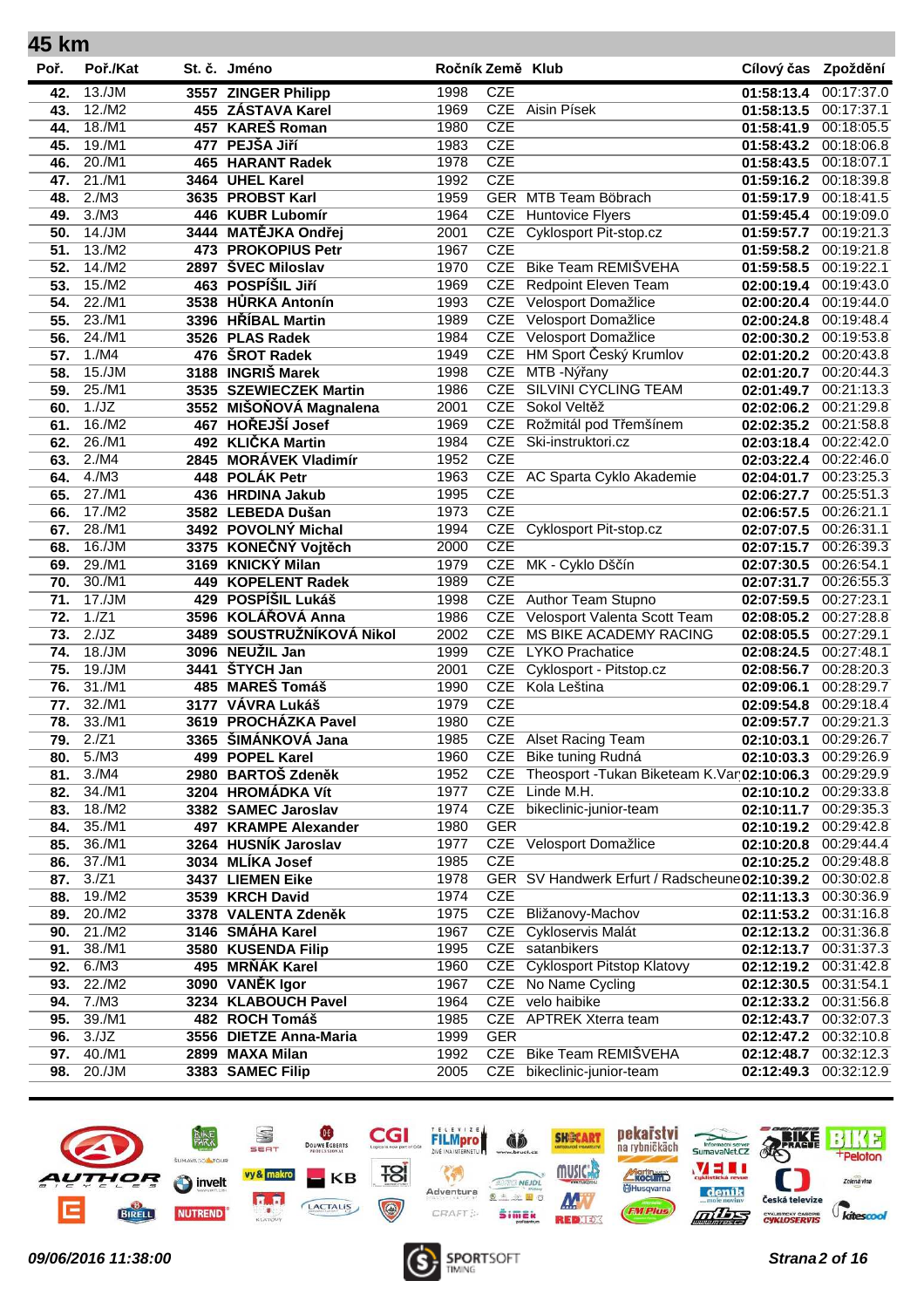| 45 km |          |      |                                           |                  |            |                                            |                     |            |
|-------|----------|------|-------------------------------------------|------------------|------------|--------------------------------------------|---------------------|------------|
| Poř.  | Poř./Kat |      | St. č. Jméno                              | Ročník Země Klub |            |                                            | Cílový čas Zpoždění |            |
| 99.   | 4./Z1    |      | 3377 FLEKOVÁ Adéla                        | 1989             |            | CZE BIG SHOCK TEAM                         | 02:13:16.7          | 00:32:40.3 |
| 100.  | 41./M1   |      | 3083 MATOUŠ Daniel                        | 1979             | <b>CZE</b> | JIKO Čácha Sušice                          | 02:13:19.2          | 00:32:42.8 |
| 101.  | 23./M2   | 2991 | <b>MÜLLER Marko</b>                       | 1972             | <b>GER</b> |                                            | 02:14:15.2          | 00:33:38.8 |
| 102.  | 42./M1   |      | 3493 MÜHLER Tobias                        | 1982             | <b>GER</b> |                                            | 02:14:42.2          | 00:34:05.8 |
| 103.  | 21./JM   |      | 2974 VČELIČKA Martin                      | 2002             | <b>CZE</b> | <b>Jikast</b>                              | 02:14:42.7          | 00:34:06.3 |
| 104.  | 5./Z1    |      | 498 JANDOVÁ Klára                         | 1985             | <b>CZE</b> | Duratec Team                               | 02:14:44.2          | 00:34:07.8 |
| 105.  | 43./M1   |      | 3222 HLŮŽEK Václav                        | 1983             | <b>CZE</b> | TJ Sokol Pačejov                           | 02:14:51.5          | 00:34:15.1 |
| 106.  | 44./M1   |      | 3257 VÁCLAVÍK Jan                         | 1978             | <b>CZE</b> | <b>HINTON Č.BUDĚJOVICE</b>                 | 02:15:26.8          | 00:34:50.4 |
| 107.  | 45./M1   |      | 2904 KOVANDA Tomáš                        | 1984             | <b>CZE</b> | Prazdroj Plzeň - kanoistika                | 02:15:49.3          | 00:35:12.9 |
| 108.  | 46./M1   |      | 3159 MALY Jan                             | 1991             | <b>CZE</b> | MTB Ježíkov Horažďovice                    | 02:16:06.5          | 00:35:30.1 |
| 109.  | 47./M1   |      | 3423 BELLA Martin                         | 1984             | <b>SVK</b> |                                            | 02:16:07.2          | 00:35:30.8 |
| 110.  | 24./M2   |      | 3120 MAREK Libor                          | 1975             | <b>CZE</b> | Nilfisk pro cycling                        | 02:16:09.4          | 00:35:33.0 |
| 111.  | 22./JM   |      | 2913 ŠTĚPÁNEK Marek                       | 2001             | <b>CZE</b> |                                            | 02:16:41.3          | 00:36:04.9 |
| 112.  | 25./M2   |      | 2949 KŘÍVÁNEK Lubomír                     | 1968             | <b>CZE</b> | Tučňáci Nýrsko                             | 02:17:03.4          | 00:36:27.0 |
| 113.  | 4./M4    |      | 3219 NOVÝ Jiří                            | 1956             | <b>CZE</b> |                                            | 02:17:24.4          | 00:36:48.0 |
| 114.  | 8./M3    |      | 3473 VALOVÝ Boris                         | 1962             | <b>CZE</b> |                                            | 02:17:27.2          | 00:36:50.8 |
| 115.  | 9./M3    |      | 3447 ŘŮŽIČKA JIří                         | 1964             |            | CZE PLzeň                                  | 02:17:27.3          | 00:36:50.9 |
| 116.  | 26./M2   |      | 3645 PILNAJ Leoš                          | 1967             | <b>CZE</b> | Libouchec                                  | 02:17:50.4          | 00:37:14.0 |
| 117.  | 48./M1   |      | 3361 CERVENKA Radek                       | 1977             | <b>CZE</b> |                                            | 02:17:57.5          | 00:37:21.1 |
| 118.  | 23./JM   |      | 3537 RŐHRICH Vlastimil                    | 1999             | <b>CZE</b> | Velosport Domažlice                        | 02:18:01.7          | 00:37:25.3 |
| 119.  | 10./M3   |      | 3467 ONDRÁČEK Tibor                       | 1964             | <b>CZE</b> |                                            | 02:18:08.7          | 00:37:32.3 |
| 120.  | 24./JM   |      | 3430 FRÜHAUF Jan                          | 2004             |            | CZE Cyklosport - Pitstop.cz                | 02:18:17.6          | 00:37:41.2 |
| 121.  | 49./M1   |      | 479 SZEWIECZEK Michal                     | 1994             |            | CZE Symbio+ Cannondale                     | 02:18:18.5          | 00:37:42.1 |
| 122.  | 50./M1   |      | 2859 VADLEJCH Martin                      | 1987             | <b>CZE</b> |                                            | 02:18:45.8          | 00:38:09.4 |
| 123.  | 4./JZ    | 3431 | <b>MUNDLOVÁ Anna</b>                      | 2003             | <b>CZE</b> | Cyklosport - Pitstop.cz                    | 02:18:46.1          | 00:38:09.7 |
| 124.  | 51./M1   |      | 3212 ULRYCH Jiří                          | 1984             | <b>CZE</b> |                                            | 02:18:46.6          | 00:38:10.2 |
| 125.  | 11./M3   |      | 3512 LÍSKOVEC Ed                          | 1963             | <b>CZE</b> | JIKO Čácha Sušice                          | 02:18:48.1          | 00:38:11.7 |
| 126.  | 6./Z1    |      | 2906 MATULKOVÁ Jana                       | 1988             | <b>CZE</b> | Cyklo Team Weber                           | 02:19:14.6          | 00:38:38.2 |
| 127.  | 52./M1   |      | 3173 FIŠAR Jan                            | 1977             | <b>CZE</b> |                                            | 02:19:33.4          | 00:38:57.0 |
| 128.  | 12./M3   |      | 478 KOKTA Miroslav                        | 1966             | <b>CZE</b> |                                            | 02:19:47.7          | 00:39:11.3 |
| 129.  | 53./M1   |      | 3062 KEHART Pavel                         | 1983             | <b>CZE</b> |                                            | 02:20:05.8          | 00:39:29.4 |
| 130.  | 27./M2   |      | 3069 REIDL Vojtech                        | 1975             | <b>CZE</b> |                                            | 02:20:26.3          | 00:39:49.9 |
| 131.  | 13./M3   |      | 3363 KUBÁLEK Zdeněk                       | 1961             | <b>CZE</b> | <b>STS Vojkovice</b>                       | 02:20:27.1          | 00:39:50.7 |
| 132.  | 54./M1   |      | 3395 BĚHOUNEK Jaroslav                    | 1978             | <b>CZE</b> | Kondor bike team Postřekov                 | 02:20:41.6          | 00:40:05.2 |
| 133.  | 7./Z1    |      | 3108 BOČKOVÁ Věra                         | 1980             | <b>CZE</b> |                                            | 02:20:44.6          | 00:40:08.2 |
| 134.  | 14./M3   |      | 3160 PODANÝ Ivo                           | 1961             | <b>CZE</b> |                                            | 02:20:44.8          | 00:40:08.4 |
| 135.  | 28./M2   |      | 3518 PANÁČEK Jan                          | 1970             |            | CZE ELEKTROSPOJ                            | 02:20:45.3          | 00:40:08.9 |
| 136.  | 55./M1   |      | 3626 BLAŽEK Michal                        | 1979             |            | CZE BIG SHOCK TEAM                         | 02:20:45.8          | 00:40:09.4 |
| 137.  | 56./M1   |      | 3588 REITHAR Martin                       | 1989             |            | CZE TJ Sokol Přemyslovice                  | 02:20:45.8          | 00:40:09.4 |
| 138.  | 57./M1   |      | 2944 BOUDA Jan                            | 1991             |            | <b>CZE</b> Bouda Elite Team                | 02:20:48.8          | 00:40:12.4 |
| 139.  | 58./M1   |      | 3358 ŠTĚPÁNEK Aleš                        | 1981             |            | CZE Knecht team Říčany                     | 02:20:57.8          | 00:40:21.4 |
| 140.  | 29./M2   |      | 3040 TUREK Milan                          | 1971             | <b>CZE</b> |                                            | 02:21:01.3          | 00:40:24.9 |
| 141.  | 8./Z1    |      | 3386 BUBLÍKOVÁ Petra                      | 1988             |            | CZE alltraining.cz                         | 02:21:18.3          | 00:40:41.9 |
| 142.  | 5./M4    |      | 2987 HAUPTMANN Johannes                   | 1951             |            | GER r2-bike.com MTB RACING TEAM 02:21:29.5 |                     | 00:40:53.1 |
| 143.  | 59./M1   |      | 2905 NOSEK Stanislav                      | 1987             | <b>CZE</b> |                                            | 02:21:36.5          | 00:41:00.1 |
| 144.  | 60./M1   |      | 3347 HOLEČEK Lukáš                        | 1979             |            | CZE BeltinClub                             | 02:21:44.8          | 00:41:08.4 |
| 145.  | 30./M2   |      | 3611 KRITZNER Tomáš                       | 1974             | <b>CZE</b> |                                            | 02:22:11.5          | 00:41:35.1 |
| 146.  | 61./M1   |      | 3688 AŠKA Ondřej                          | 1989             |            | <b>CZE</b> Duratec Weil Hoteltime          | 02:22:14.5          | 00:41:38.1 |
|       | 31./M2   |      |                                           | 1972             |            |                                            |                     |            |
| 147.  | 15./M3   |      | 3379 FARKAŠ Vojtěch<br>3261 ŠIMŮNEK Petr  | 1960             | <b>CZE</b> | CZE MBT Kdyně                              | 02:22:21.5          | 00:41:45.1 |
| 148.  |          |      |                                           |                  |            | <b>CZE</b> Dream Theater                   | 02:22:34.8          | 00:41:58.4 |
| 149.  | 32./M2   |      | 3339 VELECKY Milan<br>2973 VČELIČKA Josef | 1974             | <b>CZE</b> | <b>Jikast</b>                              | 02:22:52.1          | 00:42:15.7 |
| 150.  | 33./M2   |      |                                           | 1973             |            |                                            | 02:23:17.8          | 00:42:41.4 |
| 151.  | 25./JM   |      | 472 VÁCHAL David                          | 1998             |            | CZE Velosport Domažlice                    | 02:23:34.8          | 00:42:58.4 |
| 152.  | 62./M1   |      | 3590 HRSTKA František                     | 1978             |            | CZE BikeTime Team Bulls                    | 02:23:37.8          | 00:43:01.4 |
| 153.  | 63./M1   |      | 2855 KUCHAŘ Pavel                         | 1978             |            | CZE Mann+Hummel sport team CZ              | 02:23:42.8          | 00:43:06.4 |
| 154.  | 34./M2   |      | 3028 DOLEŽEL Martin                       | 1967             | <b>CZE</b> |                                            | 02:23:44.6          | 00:43:08.2 |
| 155.  | 35./M2   |      | 3117 LUPAČ Michal                         | 1975             |            | CZE PAKOBYLKA team                         | 02:23:48.6          | 00:43:12.2 |



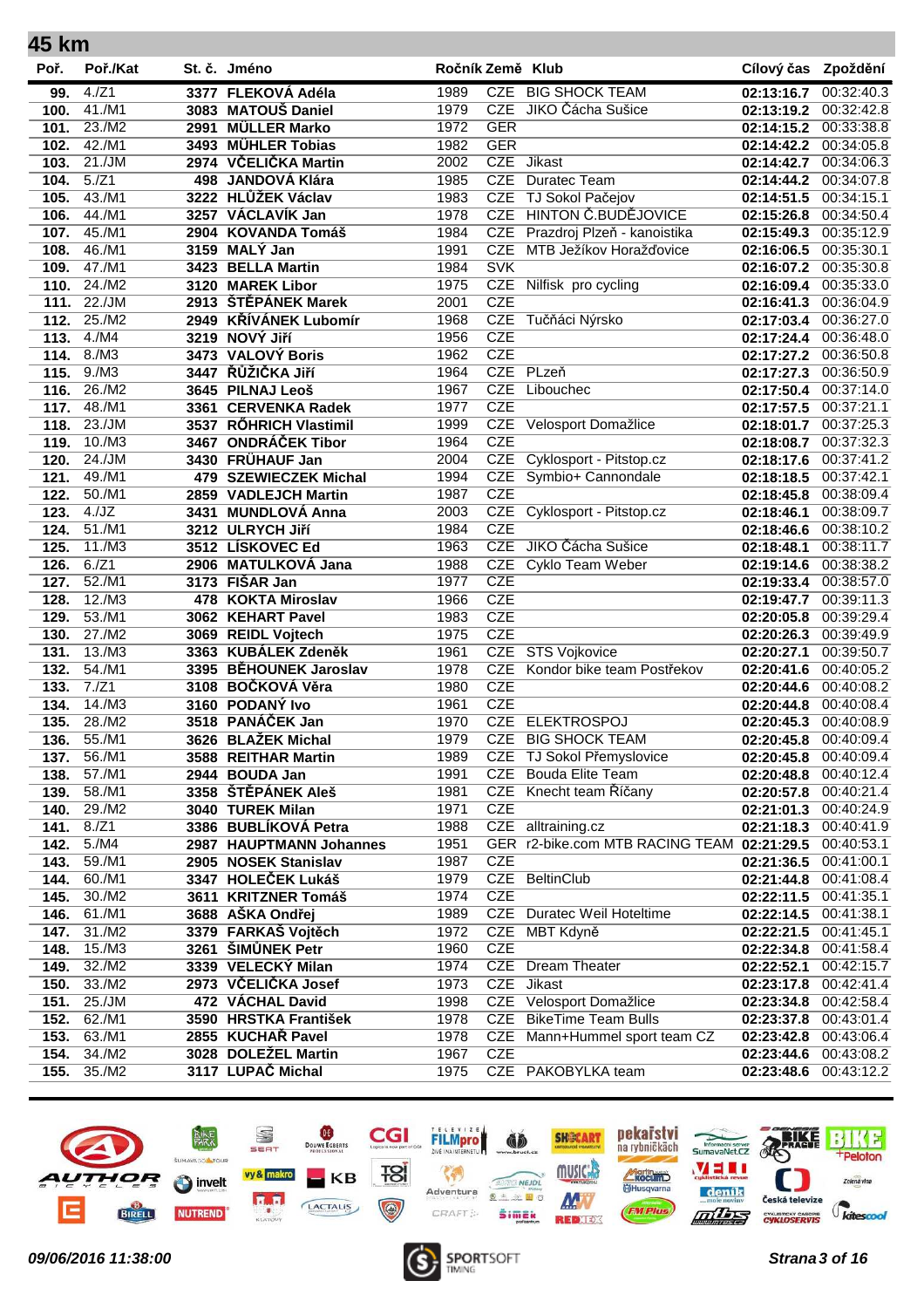| 45 km        |               |                         |                  |            |                                                |                     |                          |
|--------------|---------------|-------------------------|------------------|------------|------------------------------------------------|---------------------|--------------------------|
| Poř.         | Poř./Kat      | St. č. Jméno            | Ročník Země Klub |            |                                                | Cílový čas Zpoždění |                          |
| 156.         | 36./M2        | 3268 RUBEŠ Jan          | 1975             |            | CZE PAKOBYLKA team                             | 02:23:48.8          | 00:43:12.4               |
| 157.         | 64./M1        | 3495 KOJZAR František   | 1983             | <b>CZE</b> | MTB Ježíkov Horažďovice                        | 02:23:54.8          | 00:43:18.4               |
| 158.         | 37./M2        | 3109 HLAVÁČEK Ivo       | 1976             | <b>CZE</b> | VIP 5 CZ                                       | 02:24:20.8          | 00:43:44.4               |
| 159.         | $65.$ /M1     | 3521 UHLÍK Jiří         | 1995             | <b>CZE</b> |                                                | 02:24:34.3          | 00:43:57.9               |
| 160.         | 6./M4         | 2942 HRNČÍŘ Radovan     | 1952             |            | CZE PBV MTB TEAM BRNO                          | 02:24:37.5          | 00:44:01.1               |
| 161.         | 38./M2        | 3270 HRABAL Petr        | 1975             |            | CZE PBV MTB TEAM BRNO                          | 02:24:38.8          | 00:44:02.4               |
| 162.         | 66./M1        | 3380 KOŠEK Michal       | 1985             | <b>CZE</b> |                                                | 02:24:39.1          | 00:44:02.7               |
| 163.         | 67./M1        | 2862 IBEHEJ Martin      | 1987             | <b>CZE</b> |                                                | 02:24:49.8          | 00:44:13.4               |
| 164.         | 68./M1        | 3164 POLÁK František    | 1997             | <b>CZE</b> |                                                | 02:25:02.1          | 00:44:25.7               |
| 165.         | 5./JZ         | 3419 BAAROVÁ Petra      | 1998             |            | CZE Cyklosport - Pitstop.cz                    | 02:25:18.3          | 00:44:41.9               |
| 166.         | 69./M1        | 3418 BABKA Jaroslav     | 1983             | <b>CZE</b> | Cyklosport - Pitstop.cz                        | 02:25:19.6          | 00:44:43.2               |
| 167.         | 39./M2        | 3093 NOVOTNÝ Tomáš      | 1975             | <b>CZE</b> |                                                | 02:25:25.3          | 00:44:48.9               |
| 168.         | 40./M2        | 3555 DIETZE Albert      | 1968             | <b>GER</b> |                                                | 02:25:25.6          | 00:44:49.2               |
| 169.         | 70./M1        | 3357 HARANT Václav      | 1995             |            | CZE Sk Chlistov                                | 02:25:26.6          | 00:44:50.2               |
| 170.         | 41./M2        | 2917 MLÍKA Martin       | 1976             | <b>CZE</b> |                                                | 02:25:46.8          | 00:45:10.4               |
| 171.         | 42./M2        | 3516 PERGNER David      | 1969             | <b>CZE</b> | <b>ELEKTROSPOJ</b>                             | 02:25:59.8          | 00:45:23.4               |
| 172.         | 16./M3        | 3388 NOVOTNÝ Pavel      | 1966             | <b>CZE</b> |                                                | 02:26:04.6          | 00:45:28.2               |
| 173.         | 71./M1        | 3064 PAVLINA Michal     | 1982             | <b>CZE</b> |                                                | 02:26:08.3          | 00:45:31.9               |
| 174.         | 43./M2        | 3346 MOTTL Miroslav     | 1976             | <b>CZE</b> |                                                | 02:26:21.8          | 00:45:45.4               |
| 175.         | 9./Z1         | 3072 ČEŘOVSKÁ Petra     | 1981             |            | CZE CK carla.kupkolo.cz                        | 02:26:23.7          | 00:45:47.3               |
| 176.         | 44./M2        | 2950 JENÍČEK Robert     | 1974             | <b>CZE</b> |                                                | 02:26:46.1          | 00:46:09.7               |
| 177.         | 10./Z1        | 3508 HRABOVÁ Lucie      | 1981             |            | CZE JIKO Čácha Sušice                          | 02:26:47.8          | 00:46:11.4               |
| 178.         | 1./Z2         | 2979 HYLASOVÁ Hanka     | 1968             | <b>CZE</b> | Tukan bike team KarlovyVary                    | 02:26:53.3          | 00:46:16.9               |
| 179.         | 45./M2        | 3287 WEINECK Sven       | 1971             | <b>GER</b> |                                                | 02:26:55.5          | 00:46:19.1               |
| 180.         | 72./M1        | 3613 KOSTNER Marek      | 1996             | <b>CZE</b> |                                                | 02:27:22.5          | 00:46:46.1               |
| 181.         | 46./M2        | 3607 BAJÁK Jiří         | 1971             | <b>CZE</b> | H&M spol. s r.o.                               | 02:27:44.5          | 00:47:08.1               |
| 182.         | 47./M2        | 3237 SIMON Pavel        | 1970             | <b>CZE</b> | FcB Team                                       | 02:27:47.5          | 00:47:11.1               |
| 183.         | 73./M1        | 2815 PLZENSKÝ Aleš      | 1978             | <b>CZE</b> |                                                | 02:27:50.8          | 00:47:14.4               |
| 184.         | 48./M2        | 3010 BENEDIKT Roman     | 1974             | CZE        | <b>COPR Přeštice</b>                           | 02:27:58.7          | 00:47:22.3               |
| 185.         | 74./M1        | 3167 SKALA Jiří         | 1983             |            | CZE HS Šneci                                   | 02:28:00.8          | 00:47:24.4               |
| 186.         | 26./JM        | 3115 BLAŽEK Kryštof     | 1998             | <b>CZE</b> |                                                | 02:28:01.8          | 00:47:25.4               |
| 187.         | 49./M2        | 3547 MRÁZEK Stanislav   | 1974             | <b>CZE</b> | ŘLP ČR                                         | 02:28:02.8          | 00:47:26.4               |
| 188.         | 2./Z2         | 2988 LICHAN Katrin      | 1967             | <b>GER</b> |                                                | 02:28:08.6          | 00:47:32.2               |
| 189.         | 11./Z1        | 3304 KŘESŤANOVÁ Dana    | 1978             | <b>CZE</b> |                                                | 02:28:23.6          | 00:47:47.2               |
| 190.         | 27./JM        | 3540 KALIVODA Lukáš     | 2003             |            | CZE Fischer Ski klub Šumava Vimperk 02:28:47.6 |                     | 00:48:11.2               |
| 191.         | $12./Z1$      | 3470 PUNČOCHÁŘOVÁ Lucie | 1980             | <b>CZE</b> |                                                | 02:28:49.3          | 00:48:12.9               |
| 192.         | 75./M1        | 3119 VÁCLAV Kulič       | 1977             | <b>CZE</b> | <b>USMA TRMICE</b>                             | 02:28:50.3          | 00:48:13.9               |
| 193.         | 76./M1        | 3100 KURIŠKO Ján        | 1988             |            | SVK Slovenské valce                            | 02:28:52.7          | 00:48:16.3               |
| 194.         | 77./M1        | 3401 VOHÁŇKA Michal     | 1977             |            | CZE Alset Racing Team                          | 02:29:02.8          | 00:48:26.4               |
| 195.         | 78./M1        | 3027 STEHLÍK Tomáš      | 1991             |            | CZE ELEVEN MERCEDES MITAS TEA02:29:08.7        |                     | 00:48:32.3               |
| 196.         | 79./M1        | 3486 ČAPEK Jan          | 1984             |            | CZE Bike team Žernoseky                        | 02:29:12.5          | 00:48:36.1               |
| 197.         | 50./M2        | 3548 KŘIŽKA Michal      | 1971             |            | CZE ŘLP ČR                                     | 02:29:20.8          | 00:48:44.4               |
|              | 80.7M1        | 3651 ALEXANDER Masch    | 1978             |            | <b>GER</b> Club Tadeus                         | 02:29:22.3          | 00:48:45.9               |
| 198.<br>199. | $13./Z1$      | 2912 LHOTÁKOVÁ Pavla    | 1983             | <b>CZE</b> |                                                | 02:29:33.8          | 00:48:57.4               |
|              | 28./JM        | 3308 MIKŠÍK Matěj       | 2002             | <b>CZE</b> |                                                | 02:29:42.3          |                          |
| 200.         | 51./M2        | 3309 MIKŠÍK Radek       | 1971             | <b>CZE</b> |                                                | 02:29:43.1          | 00:49:05.9<br>00:49:06.7 |
| 201.         | 3./Z2         |                         |                  |            |                                                |                     |                          |
| 202.         |               | 3200 HABROVÁ Martina    | 1968             |            | CZE KT Tryskomyš                               | 02:29:55.8          | 00:49:19.4               |
| 203.         | 81./M1        | 3047 DUHÁČEK František  | 1981             | <b>CZE</b> |                                                | 02:29:56.1          | 00:49:19.7               |
| 204.         | 17./M3        | 3004 OPL Václav         | 1965             | <b>CZE</b> |                                                | 02:30:22.8          | 00:49:46.4               |
| 205.         | 82./M1        | 3225 PODHRADSKÝ JIří    | 1989             |            | CZE Skelná Huť                                 | 02:30:31.8          | 00:49:55.4               |
| 206.         | 83./M1        | 3101 TOUŠ Jiří          | 1986             |            | CZE Klatovy                                    | 02:30:48.3          | 00:50:11.9               |
| 207.         | 84./M1        | 2909 KRAINA Emil        | 1985             |            | CZE APTREK Xterra team                         | 02:31:11.8          | 00:50:35.4               |
| 208.         | 85./M1        | 2840 SLÁNSKÝ Marek      | 1978             | <b>CZE</b> |                                                | 02:31:13.5          | 00:50:37.1               |
|              | 209. 52./M2   | 3178 JIROTKA Zděnek     | 1972             | <b>CZE</b> |                                                | 02:31:20.8          | 00:50:44.4               |
|              | $210.$ 86./M1 | 2983 ZIEGLER Petr       | 1984             |            | CZE Klatovy                                    | 02:31:21.3          | 00:50:44.9               |
| 211.         | 87./M1        | 3102 MACHOVEC Tomáš     | 1986             | <b>CZE</b> |                                                | 02:31:22.5          | 00:50:46.1               |
| 212.         | 88./M1        | 2945 RŮŽIČKA Jiří       | 1977             | <b>CZE</b> |                                                | 02:31:24.8          | 00:50:48.4               |
|              |               |                         |                  |            |                                                |                     |                          |



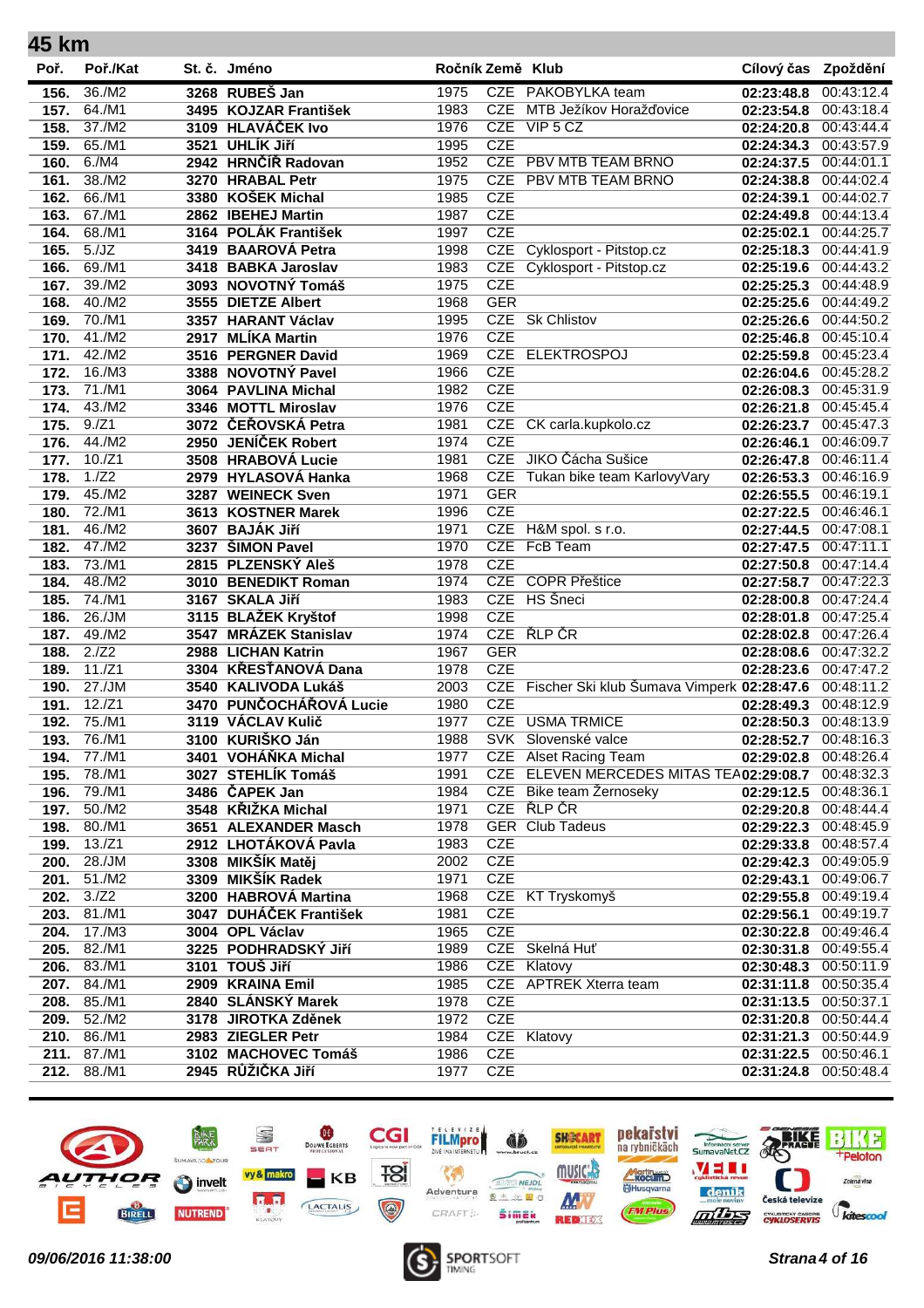| 45 km |          |                       |                  |            |                              |                     |            |
|-------|----------|-----------------------|------------------|------------|------------------------------|---------------------|------------|
| Poř.  | Poř./Kat | St. č. Jméno          | Ročník Země Klub |            |                              | Cílový čas Zpoždění |            |
| 213.  | 7./M4    | 493 ZUZANEK Paul      | 1956             |            | GER MTB-Team Böbrach         | 02:31:25.3          | 00:50:48.9 |
| 214.  | 89./M1   | 3454 VONDRAŠ Michal   | 1979             | <b>CZE</b> |                              | 02:31:27.3          | 00:50:50.9 |
| 215.  | $14./Z1$ | 3150 KOCOURKOVÁ Lucie | 1990             |            | CZE RadyneBike.cz            | 02:31:34.6          | 00:50:58.2 |
| 216.  | 53./M2   | 3154 BÁRTA Radek      | 1967             | <b>CZE</b> |                              | 02:31:41.5          | 00:51:05.1 |
| 217.  | 90./M1   | 3362 ZELENDA Radek    | 1992             | <b>CZE</b> |                              | 02:31:43.1          | 00:51:06.7 |
| 218.  | 91./M1   | 3654 LOŠŤÁK Tomáš     | 1991             | <b>CZE</b> |                              | 02:31:54.8          | 00:51:18.4 |
| 219.  | 92./M1   | 3640 BECHYŇE Jan      | 1984             |            | CZE AC Fufu                  | 02:31:56.8          | 00:51:20.4 |
| 220.  | 54./M2   | 3061 VELEK Tomáš      | 1975             | <b>CZE</b> | Hoštičky                     | 02:32:10.5          | 00:51:34.1 |
| 221.  | 15./Z1   | 3334 OTÁHALOVÁ Lucie  | 1979             | <b>CZE</b> | <b>Ohrobec Bike Tandem</b>   | 02:32:23.3          | 00:51:46.9 |
| 222.  | 93./M1   | 3528 FRČEK Jakub      | 1991             | <b>CZE</b> | Velosport Domažlice          | 02:32:40.8          | 00:52:04.4 |
| 223.  | 94./M1   | 3323 TROJAN Petr      | 1982             | CZE OTIS   |                              | 02:32:50.5          | 00:52:14.1 |
| 224.  | 29./JM   | 2886 ŠEDIVÝ Vojtěch   | 2001             | <b>CZE</b> |                              | 02:32:57.6          | 00:52:21.2 |
| 225.  | 18./M3   | 3245 JANÍČEK Anton    | 1965             |            | CZE 2V BIKERS                | 02:33:01.1          | 00:52:24.7 |
| 226.  | 19./M3   | 3543 VASTL Jan        | 1962             | <b>CZE</b> | alltraining.cz               | 02:33:03.8          | 00:52:27.4 |
| 227.  | 6./JZ    | 3545 VASTLOVÁ Adéla   | 1999             | <b>CZE</b> |                              | 02:33:04.1          | 00:52:27.7 |
| 228.  | 55./M2   | 3172 ALEŠ Martin      | 1971             | <b>CZE</b> | KV Kondor Brandýs n.L.       | 02:33:06.6          | 00:52:30.2 |
| 229.  | 4./Z2    | 3615 HRUBÁ Hana       | 1973             | <b>CZE</b> | <b>KRAKEN TEAM DOBŘÍŠ</b>    | 02:33:21.6          | 00:52:45.2 |
| 230.  | 30./JM   | 3359 VACULÍK Jonáš    | 1999             | <b>CZE</b> | Tatran Omlux Střešovice      | 02:33:41.4          | 00:53:05.0 |
| 231.  | 31./JM   | 2932 FRUVIRT Michal   | 2000             | <b>CZE</b> |                              | 02:34:16.4          | 00:53:40.0 |
| 232.  | 56./M2   | 3531 VEJČÍK František | 1968             | <b>CZE</b> |                              | 02:34:17.9          | 00:53:41.5 |
| 233.  | 95./M1   | 3133 ČABRADA Ondřej   | 1983             | <b>CZE</b> |                              | 02:34:19.4          | 00:53:43.0 |
| 234.  | 57./M2   | 3409 HOŠEK Stanislav  | 1974             | <b>CZE</b> |                              | 02:34:23.9          | 00:53:47.5 |
| 235.  | 96./M1   | 3025 SEIFERT Tomáš    | 1983             | <b>CZE</b> |                              | 02:34:24.9          | 00:53:48.5 |
| 236.  | 97./M1   | 3148 PODLENA Jiří     | 1989             | <b>CZE</b> |                              | 02:34:37.5          | 00:54:01.1 |
| 237.  | 58./M2   | 2812 TRČ Zbyněk       | 1972             | <b>CZE</b> | Trek VS ČR                   | 02:34:43.9          | 00:54:07.5 |
| 238.  | 5./Z2    | 2981 VESELÁ Andrea    | 1975             | <b>CZE</b> | Tukan bike team KarlovyVary  | 02:35:22.7          | 00:54:46.3 |
| 239.  | 98./M1   | 3312 PINDUR Ivan      | 1984             | <b>CZE</b> | <b>Bike/Peloton</b>          | 02:35:33.2          | 00:54:56.8 |
| 240.  | 99./M1   | 3092 NOVOTNÝ David    | 1997             | <b>CZE</b> |                              | 02:35:38.9          | 00:55:02.5 |
| 241.  | 20./M3   | 3472 ŽÁČEK Oldřich    | 1963             | <b>CZE</b> |                              |                     | 00:55:03.5 |
| 242.  | 21./M3   |                       | 1963             | <b>CZE</b> |                              | 02:35:39.9          | 00:55:33.2 |
|       | 100./M1  | 3136 JANGL Karel      | 1987             | <b>CZE</b> |                              | 02:36:09.6          | 00:55:39.9 |
| 243.  | 22./M3   | 3158 VEJSKAL Martin   |                  | <b>CZE</b> |                              | 02:36:16.3          |            |
| 244.  |          | 3240 BLECHA Josef     | 1966             | <b>CZE</b> | <b>KČT MTB Kralupy</b>       | 02:36:24.3          | 00:55:47.9 |
| 245.  | 101./M1  | 3448 KLASNA Zdeněk    | 1979             |            |                              | 02:36:33.6          | 00:55:57.2 |
| 246.  | 59./M2   | 3602 NOVÁK Martin     | 1972             |            | CZE GS Cyklo team            | 02:36:39.1          | 00:56:02.7 |
| 247.  | 102./M1  | 2879 CEPÁK Stanislav  | 1984             | <b>CZE</b> |                              | 02:36:56.1          | 00:56:19.7 |
| 248.  | 103./M1  | 3161 SVOBODA Ondřej   | 1985             | <b>CZE</b> | Tukan Bike Team K. Vary      | 02:36:57.6          | 00:56:21.2 |
| 249.  | 104./M1  | 3275 JURDA Zdeněk     | 1988             |            | CZE Cykloteam Radějovice     | 02:37:08.1          | 00:56:31.7 |
| 250.  | 105./M1  | 3298 HOLENDA Jan      | 1989             | CZE OTIS   |                              | 02:37:15.8          | 00:56:39.4 |
| 251.  | 106./M1  | 3318 SUTR Matěj       | 1988             | CZE OTIS   |                              | 02:37:17.6          | 00:56:41.2 |
| 252.  | 107./M1  | 3563 JIŘINEC Jan      | 1990             | <b>CZE</b> |                              | 02:37:18.8          | 00:56:42.4 |
| 253.  | 60./M2   | 3126 BĚL Jiří         | 1968             |            | CZE COPR Přeštice            | 02:37:30.1          | 00:56:53.7 |
| 254.  | 23./M3   | 3131 HAVLIK Richard   | 1963             | <b>CZE</b> |                              | 02:37:37.1          | 00:57:00.7 |
| 255.  | 32./JM   | 3353 JOHÁNEK Dalibor  | 2005             |            | CZE Cyklosport - Pitstop.cz  | 02:37:40.1          | 00:57:03.7 |
| 256.  | 61./M2   | 3226 HAIMERL Stephan  | 1973             |            | <b>GER</b> Cykloservis Malát | 02:37:56.6          | 00:57:20.2 |
| 257.  | 108./M1  | 3404 PLOCEK Alan      | 1984             | <b>CZE</b> |                              | 02:38:20.6          | 00:57:44.2 |
| 258.  | 109./M1  | 2995 MAŠEK Ondřej     | 1985             | <b>CZE</b> |                              | 02:38:23.3          | 00:57:46.9 |
| 259.  | 24./M3   | 3044 FRÁNA Zdeněk     | 1961             | <b>CZE</b> |                              | 02:38:23.4          | 00:57:47.0 |
| 260.  | 62./M2   | 2865 SYNEK Martin     | 1973             | <b>CZE</b> |                              | 02:38:24.1          | 00:57:47.7 |
| 261.  | 110./M1  | 3625 HALBICH Jaroslav | 1980             |            | CZE BeltinClub               | 02:38:31.8          | 00:57:55.4 |
| 262.  | 111./M1  | 488 BLECHA Michal     | 1991             |            | CZE KČT MTB Kralupy          | 02:39:20.1          | 00:58:43.7 |
| 263.  | 63./M2   | 3573 SCHLÜTER Marc    | 1967             | <b>GER</b> |                              | 02:39:33.3          | 00:58:56.9 |
| 264.  | 112./M1  | 3000 ULDRYCH Radek    | 1983             |            | CZE A Team U Koz             | 02:39:39.6          | 00:59:03.2 |
| 265.  | 113./M1  | 3411 SCHIEFERT Michal | 1984             | <b>CZE</b> | <b>BIKESTARS VRCHLABI</b>    | 02:39:42.6          | 00:59:06.2 |
| 266.  | 114./M1  | 3546 PRACH Vojtěch    | 1993             | <b>CZE</b> |                              | 02:39:44.4          | 00:59:08.0 |
| 267.  | 115./M1  | 2816 OULEHLE Martin   | 1983             | <b>CZE</b> |                              | 02:39:46.1          | 00:59:09.7 |
| 268.  | 116./M1  | 3451 KLASNA Jan       | 1977             | <b>CZE</b> |                              | 02:39:48.3          | 00:59:11.9 |
| 269.  | 64./M2   | 2976 ZÁHOŘÍK Petr     | 1974             | <b>CZE</b> |                              | 02:39:48.6          | 00:59:12.2 |
|       |          |                       |                  |            |                              |                     |            |



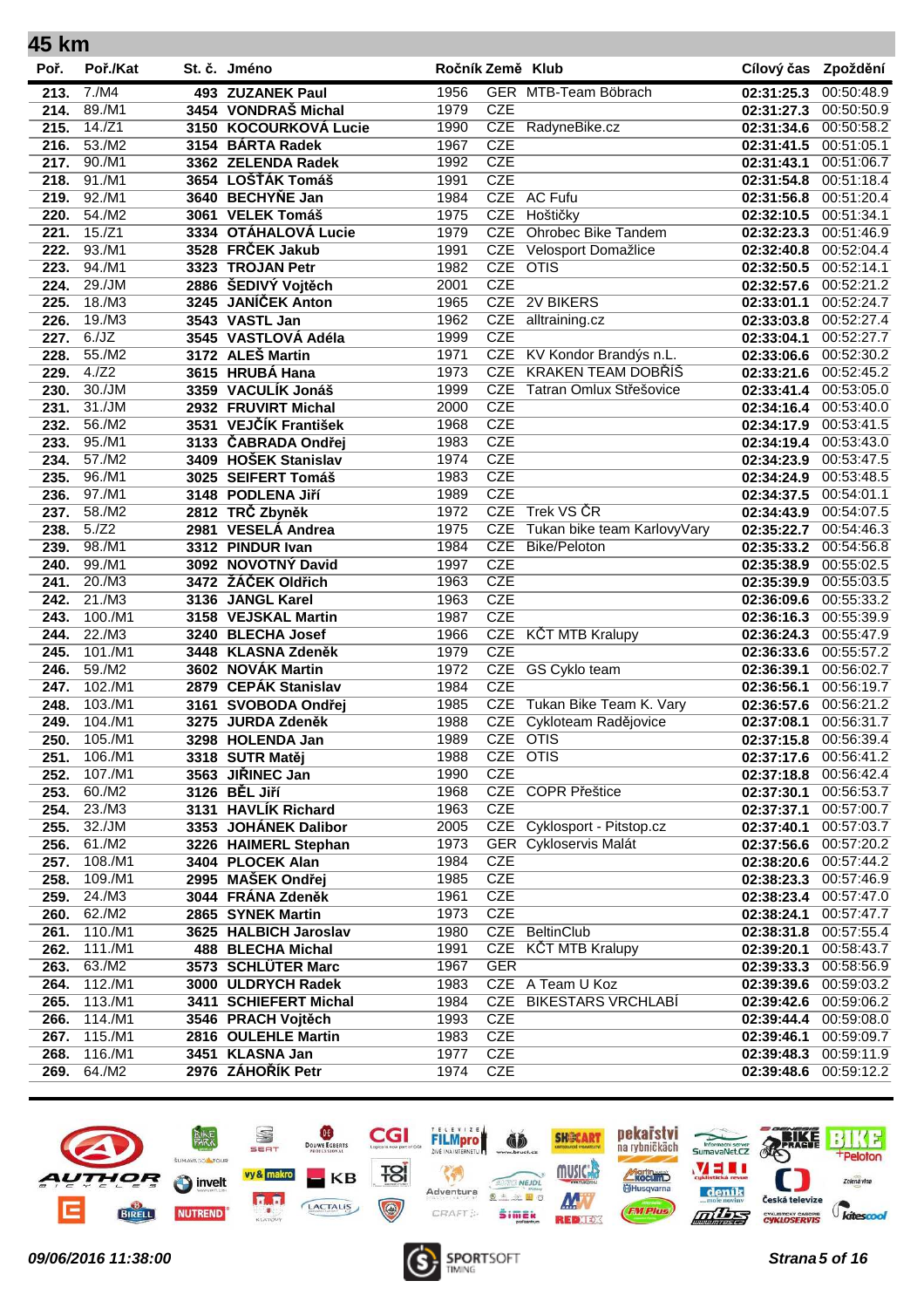| 45 km |          |                         |                  |            |                                       |                     |            |
|-------|----------|-------------------------|------------------|------------|---------------------------------------|---------------------|------------|
| Poř.  | Poř./Kat | St. č. Jméno            | Ročník Země Klub |            |                                       | Cílový čas Zpoždění |            |
| 270.  | 117./M1  | 2921 SAHÁNEK Martin     | 1998             | <b>CZE</b> |                                       | 02:39:49.3          | 00:59:12.9 |
| 271.  | 65./M2   | 3532 MICHAL František   | 1973             | <b>CZE</b> |                                       | 02:39:59.4          | 00:59:23.0 |
| 272.  | 118./M1  | 3485 DOLEJŠ Vojtěch     | 1988             |            | CZE JIKO Čácha Sušice                 | 02:40:00.3          | 00:59:23.9 |
| 273.  | 7./JZ    | 3280 LEDEREROVÁ Daniela | 1998             | <b>CZE</b> |                                       | 02:40:01.1          | 00:59:24.7 |
| 274.  | 119./M1  | 3302 KRÁL Tomáš         | 1982             | <b>CZE</b> |                                       | 02:40:44.3          | 01:00:07.9 |
| 275.  | 8./JZ    | 3432 HODLOVÁ Nikola     | 2005             | CZE        | Cyklosport - Pitstop.cz               | 02:40:47.4          | 01:00:11.0 |
| 276.  | 120./M1  | 3503 SRP Miroslav       | 1979             |            | <b>CZE</b> Cyklosport Pitstop Klatovy | 02:40:48.3          | 01:00:11.9 |
| 277.  | 121./M1  | 3262 CÍR Tomáš          | 1980             | <b>CZE</b> |                                       | 02:40:49.1          | 01:00:12.7 |
| 278.  | 122./M1  | 2878 DRDÁK Petr         | 1977             | <b>CZE</b> |                                       | 02:40:52.9          | 01:00:16.5 |
| 279.  | 8./M4    | 3426 HANZÍK Josef       | 1951             |            | CZE Sušice                            | 02:40:54.1          | 01:00:17.7 |
| 280.  | 9./M4    | 3089 BAUMANN Petr       | 1950             | <b>CZE</b> | Tukan BIKETEAM KarlovyVary            | 02:41:06.8          | 01:00:30.4 |
| 281.  | 33./JM   | 3098 WALZER Dominik     | 2004             | <b>CZE</b> | Bike club Město Touškov               | 02:41:18.8          | 01:00:42.4 |
| 282.  | 6./Z2    | 3114 VÁLOVÁ Jitka       | 1972             | <b>CZE</b> | Rožmitál B.H.A.                       | 02:41:20.3          | 01:00:43.9 |
| 283.  | 123./M1  | 3097 WALZER Petr        | 1978             | <b>CZE</b> | Bike club Město Touškov               | 02:41:20.4          | 01:00:44.0 |
| 284.  | 34./JM   | 3020 DOKOUPIL Jiří      | 2000             | <b>CZE</b> | <b>TAXI Dokoupil</b>                  | 02:41:20.9          | 01:00:44.5 |
| 285.  | 124./M1  | 3633 MIKAS Petr         | 1981             | <b>CZE</b> |                                       | 02:41:30.9          | 01:00:54.5 |
| 286.  | 66./M2   | 3175 MAREC Peter        | 1967             |            | CZE SKI CLUB Brandýs n.L.             | 02:41:37.9          | 01:01:01.5 |
| 287.  | 125./M1  | 3576 ČERNÝ Martin       | 1990             | <b>CZE</b> | <b>KNF BIKE CLUB</b>                  | 02:41:54.8          | 01:01:18.4 |
| 288.  | 25./M3   | 3147 SLAVÍK Otomar      | 1958             | <b>CZE</b> |                                       | 02:41:54.9          | 01:01:18.5 |
| 289.  | 26./M3   | 3455 PETRÁK Milan       | 1961             | <b>CZE</b> |                                       | 02:41:57.6          | 01:01:21.2 |
| 290.  | 126./M1  | 3650 MASCH Andreas      | 1985             |            | <b>GER</b> Club Tadeus                | 02:42:04.6          | 01:01:28.2 |
| 291.  | 127./M1  | 2963 SEEL Dietrich      | 1986             |            | <b>GER</b> Club Tadeus                | 02:42:05.4          | 01:01:29.0 |
| 292.  | 128./M1  | 3341 BLAHOŽ František   | 1979             | <b>CZE</b> |                                       | 02:42:14.6          | 01:01:38.2 |
| 293.  | 129./M1  | 3342 TOMAN Luboš        | 1985             |            | CZE A Team U Koz                      | 02:42:21.6          | 01:01:45.2 |
| 294.  | 16./Z1   | 3562 KORCOVÁ Eva        | 1990             | <b>CZE</b> |                                       | 02:42:21.8          | 01:01:45.4 |
| 295.  | 130./M1  | 3183 BĚLOUŠEK Pavel     | 1990             | <b>CZE</b> |                                       | 02:42:31.3          | 01:01:54.9 |
| 296.  | 67./M2   | 2928 MATEJČÍK Pavel     | 1968             |            | <b>CZE</b> Atletika Klatovy           | 02:42:40.6          | 01:02:04.2 |
| 297.  | 35./JM   | 2823 KOVÁŘ Miroslav     | 1999             | <b>CZE</b> |                                       | 02:42:42.6          | 01:02:06.2 |
| 298.  | 68./M2   | 3132 KUBEC Roman        | 1967             | <b>CZE</b> |                                       | 02:42:53.6          | 01:02:17.2 |
| 299.  | 131./M1  | 3374 ULDRYCH Miroslav   | 1980             | <b>CZE</b> |                                       | 02:42:55.6          | 01:02:19.2 |
| 300.  | 132./M1  | 2959 MARTYKÁN Lukáš     | 1996             | <b>CZE</b> |                                       | 02:43:17.9          | 01:02:41.5 |
| 301.  | 133./M1  | 2834 PALEČEK Petr       | 1991             | CZE        | <b>Bouda Elite Team</b>               | 02:43:22.3          | 01:02:45.9 |
| 302.  | 134./M1  | 3252 PRACH Jaromír      | 1977             | <b>CZE</b> |                                       | 02:43:26.6          | 01:02:50.2 |
| 303.  | 1./Z3    | 3511 KŘÍŽOVÁ Jaruška    | 1961             | <b>CZE</b> | JIKO Čácha Sušice                     | 02:43:31.1          | 01:02:54.7 |
| 304.  | 27./M3   | 3510 KŘÍŽ František     | 1963             | <b>CZE</b> | JIKO Čácha Sušice                     | 02:43:31.8          | 01:02:55.4 |
| 305.  | 28./M3   | 2852 BREBURDA Jiří      | 1966             | <b>CZE</b> | SKI TEAM ŠUMAVA                       | 02:43:32.8          | 01:02:56.4 |
| 306.  | 7./Z2    | 3585 KOSNAROVÁ Václava  | 1974             | <b>CZE</b> | <b>Cyklosport Pit-stop.cz</b>         | 02:43:38.6          | 01:03:02.2 |
| 307.  | 135./M1  | 2953 HORÁK Marian       | 1994             | <b>CZE</b> |                                       | 02:43:41.1          | 01:03:04.7 |
| 308.  | 136./M1  | 3343 RYBA Karel         | 1983             | <b>CZE</b> |                                       | 02:43:41.4          | 01:03:05.0 |
| 309.  | 10./M4   | 3140 HUML Jiří          | 1956             | <b>CZE</b> | Velosport Domažlice                   | 02:43:47.3          | 01:03:10.9 |
| 310.  | 17./Z1   | 3494 KUČEROVÁ Hana      | 1980             | <b>CZE</b> | <b>TJ MAXIČKY</b>                     | 02:43:50.8          | 01:03:14.4 |
| 311.  | 137./M1  | 3652 ČERMÁK Radek       | 1984             | <b>CZE</b> |                                       | 02:43:54.3          | 01:03:17.9 |
| 312.  | 18./Z1   | 3218 NOVÁ Ivana         | 1985             | <b>CZE</b> |                                       | 02:44:06.6          | 01:03:30.2 |
| 313.  | 29./M3   | 3490 LUTZ Kobow         | 1958             |            | GER Brandenburger Adler               | 02:44:07.4          | 01:03:31.0 |
| 314.  | 69./M2   | 3073 HANŽL Robert       | 1971             | <b>CZE</b> |                                       | 02:44:09.4          | 01:03:33.0 |
| 315.  | 138./M1  | 3536 KABELE Martin      | 1991             |            | CZE DURATEC                           | 02:44:40.1          | 01:04:03.7 |
| 316.  | 139./M1  | 3558 ŠTĚPÁNEK Jaroslav  | 1986             | <b>CZE</b> |                                       | 02:44:43.4          | 01:04:07.0 |
| 317.  | 140./M1  | 3157 MACHÁČEK Martin    | 1979             |            | CZE FR Bikes.cz                       | 02:44:54.4          | 01:04:18.0 |
| 318.  | 11./M4   | 3284 MÜHLER Rainer      | 1953             |            | <b>GER</b> Puls Treiber               | 02:45:12.6          | 01:04:36.2 |
| 319.  | 70./M2   | 2970 JUST Josef         | 1968             |            | CZE Joskatel                          | 02:45:20.4          | 01:04:44.0 |
| 320.  | 141./M1  | 3075 HERGESELL Jiří     | 1994             |            | CZE SDH Vračkovice RCT                | 02:45:26.1          | 01:04:49.7 |
| 321.  | 142./M1  | 3331 MÜLLER Marek       | 1993             |            | CZE SDH Daměnice RCT                  | 02:45:26.1          | 01:04:49.7 |
| 322.  | $19./Z1$ | 3657 URBANOVÁ Kristýna  | 1993             | <b>CZE</b> |                                       | 02:45:33.9          | 01:04:57.5 |
| 323.  | 30./M3   | 3630 BÖHM Vlastimil     | 1966             | <b>CZE</b> |                                       | 02:45:35.8          | 01:04:59.4 |
| 324.  | 143./M1  | 3333 HŘÍBAL Pavel       | 1986             |            | CZE Velosport Domažlice               | 02:46:02.9          | 01:05:26.5 |
| 325.  | 144./M1  | 3629 ROTT Václav        | 1985             | <b>CZE</b> | MX HEC Klub Dobřany                   | 02:46:06.1          | 01:05:29.7 |
| 326.  | 145./M1  | 2920 WALTER Jakub       | 1989             |            | CZE Ski Klub Hřebeč                   | 02:46:08.8          | 01:05:32.4 |
|       |          |                         |                  |            |                                       |                     |            |



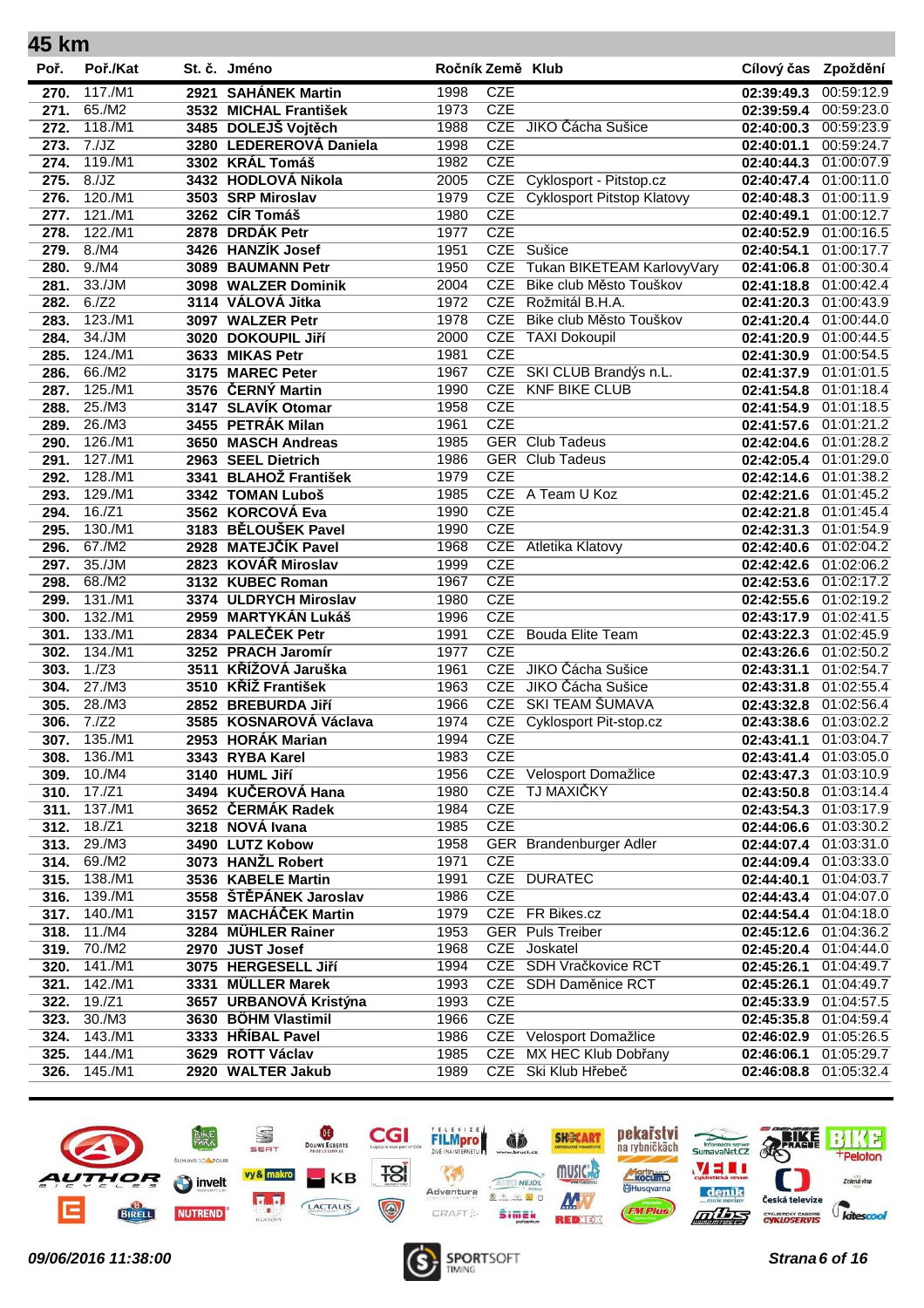| 45 km        |                   |                                               |                  |                          |                                            |                                     |                          |
|--------------|-------------------|-----------------------------------------------|------------------|--------------------------|--------------------------------------------|-------------------------------------|--------------------------|
| Poř.         | Poř./Kat          | St. č. Jméno                                  | Ročník Země Klub |                          |                                            | Cílový čas Zpoždění                 |                          |
| 327.         | 146./M1           | 2924 ŠTROBACH René                            | 1989             |                          | CZE Ski Klub Hřebeč                        | 02:46:10.6                          | 01:05:34.2               |
| 328.         | 71./M2            | 3060 ČERVENKA Martin                          | 1973             | <b>CZE</b>               |                                            | 02:46:21.9                          | 01:05:45.5               |
| 329.         | 8./Z2             | 3391 KOHOUTOVÁ Eva                            | 1971             | <b>CZE</b>               |                                            | 02:46:22.1                          | 01:05:45.7               |
| 330.         | 147./M1           | 3440 ŠEDIVÝ David                             | 1993             | <b>CZE</b>               |                                            | 02:46:33.4                          | 01:05:57.0               |
| 331.         | 36./JM            | 3478 DRMOLA Vojtěch                           | 1999             |                          | CZE ARBO TEAM                              | 02:46:45.1                          | 01:06:08.7               |
| 332.         | 72./M2            | 2939 BÁRTA Michal                             | 1972             | <b>CZE</b>               | <b>TBG Metrostav</b>                       | 02:47:08.1                          | 01:06:31.7               |
| 333.         | 148./M1           | 3207 VRBA Jan                                 | 1985             | <b>CZE</b>               | Dukla                                      | 02:47:24.1                          | 01:06:47.7               |
| 334.         | 73./M2            | 3111 KNEBL Milan                              | 1975             | <b>CZE</b>               | MumlaTeam                                  | 02:47:34.6                          | 01:06:58.2               |
| 335.         | 9./JZ             | 3623 NOVÁKOVÁ Adéla                           | 2000             | <b>CZE</b>               | Fischer Ski klub Šumava Vimperk 02:47:39.1 |                                     | 01:07:02.7               |
| 336.         | 31./M3            | 2889 GAISLER Miloš                            | 1957             | <b>CZE</b>               |                                            | 02:47:40.1                          | 01:07:03.7               |
| 337.         | 149./M1           | 3481 RŮŽIČKA Jan                              | 1977             | <b>CZE</b>               |                                            | 02:47:40.1                          | 01:07:03.7               |
| 338.         | 150./M1           | 3039 VÁCHAL Josef                             | 1990             | CZE                      | <b>CC Stanětice</b>                        | 02:47:42.3                          | 01:07:05.9               |
| 339.         | 151./M1           | 3456 JANŠČÁK Michelangelo                     | 1980             | <b>SVK</b>               |                                            | 02:47:43.4                          | 01:07:07.0               |
| 340.         | 152./M1           | 3306 MALÝ Jindřich                            | 1989             | CZE OTIS                 |                                            | 02:47:48.1                          | 01:07:11.7               |
| 341.         | 153./M1           | 2890 MAJERČÁK Tomáš                           | 1988             | <b>CZE</b>               | <b>Bouda Elite Team</b>                    | 02:47:52.1                          | 01:07:15.7               |
| 342.         | 154./M1           | 3070 WALDHAUSER Jan                           | 1982             | <b>CZE</b>               | <b>HC Žalhostice Clowns</b>                | 02:47:58.1                          | 01:07:21.7               |
| 343.         | 74./M2            | 2930 SOUKUP Petr                              | 1967             | <b>CZE</b>               |                                            | 02:48:07.4                          | 01:07:31.0               |
| 344.         | 37./JM            | 3213 NÁHLOVSKÝ Jakub                          | 1999             | <b>CZE</b>               | Nahli team                                 | 02:48:07.8                          | 01:07:31.4               |
| 345.         | 9./Z2             | 3686 HLIŇÁKOVÁ Petra                          | 1972             | <b>CZE</b>               |                                            | 02:48:12.1                          | 01:07:35.7               |
| 346.         | 32./M3            | 3168 ŠITINA Vlastimil                         | 1963             | <b>CZE</b>               |                                            | 02:48:26.6                          | 01:07:50.2               |
| 347.         | 155./M1           | 2952 MAREŠ Dominik                            | 1994             | <b>CZE</b>               | <b>Huntovice Flyers</b>                    | 02:48:30.6                          | 01:07:54.2               |
| 348.         | 156./M1           | 3232 TROUBIL Miroslav                         | 1988             | <b>CZE</b>               | Trubka team Rajhrad                        | 02:48:30.9                          | 01:07:54.5               |
| 349.         | 157./M1           | 3099 BIELICKÝ Andrej                          | 1989             |                          | SVK Slovenské valce                        | 02:48:47.1                          | 01:08:10.7               |
| 350.         | 12./M4            | 3041 KLEWAR Luděk                             | 1956             | <b>CZE</b>               | hasiči Těchoraz                            | 02:48:49.3                          | 01:08:12.9               |
| 351.         | 158./M1           | 3139 SOLTIS Pavel                             | 1982             | <b>CZE</b>               |                                            | 02:49:00.3                          | 01:08:23.9               |
| 352.         | 159./M1           | 3065 KIML Tomáš                               | 1978             | CZE                      | <b>USMA</b>                                | 02:49:05.6                          | 01:08:29.2               |
| 353.         | 38./JM            | 3422 SOUČEK Jakub                             | 2005             | <b>CZE</b>               | Bikeclinic junior team                     | 02:49:19.1                          | 01:08:42.7               |
| 354.         | 160./M1           | 3634 KALIVODA Tomáš                           | 1987             | <b>CZE</b>               |                                            | 02:49:24.6                          | 01:08:48.2               |
| 355.         | 75./M2            | 3421 SOUČEK Petr                              | 1973             | <b>CZE</b>               | Bikeclinic junior team                     | 02:49:29.4                          | 01:08:53.0               |
| 356.         | 161./M1           | 3145 ČERNÝ Tomáš                              | 1991             | <b>CZE</b>               |                                            | 02:49:32.3                          | 01:08:55.9               |
| 357.         | 20./Z1            | 3594 SOSNOVA Kristyna                         | 1987             | <b>CZE</b>               |                                            | 02:49:35.8                          | 01:08:59.4               |
| 358.         | 162./M1           | 3636 RIEGELBAUER Michael                      | 1987             | <b>CZE</b>               | MTB-Team Böbrach                           | 02:49:35.9                          | 01:08:59.5               |
| 359.         | 76./M2            | 2887 ŠEDIVÝ Petr                              | 1970             | <b>CZE</b>               |                                            | 02:49:55.3                          | 01:09:18.9               |
| 360.         | 163./M1           | 3036 STUPKA Tomáš                             | 1981             | <b>CZE</b><br><b>CZE</b> |                                            | 02:49:58.1                          | 01:09:21.7               |
| 361.<br>362. | 13./M4<br>164./M1 | 3488 PFLUGER Oldřich<br>3001 ZVETTLER Petr    | 1954<br>1987     | <b>CZE</b>               |                                            | 02:50:02.1                          | 01:09:25.7<br>01:09:39.2 |
|              | 165./M1           | 3642 ŠTĚPÁN Ivan                              | 1979             | <b>CZE</b>               | Mann-Hummel sport team                     | 02:50:15.6                          | 01:09:41.0               |
| 363.         | 77./M2            |                                               |                  |                          | CZE H&M spol. s r.o.                       | 02:50:17.4                          |                          |
| 364.<br>365. | 166./M1           | 3606 FRIND Alexander<br>2964 KŘIŽAN František | 1973<br>1983     | <b>CZE</b>               |                                            | 02:50:24.1 01:09:47.7<br>02:50:24.8 | 01:09:48.4               |
| 366.         | 167./M1           | 3453 KURTINEC Michal                          | 1979             | <b>CZE</b>               |                                            | 02:50:31.6                          | 01:09:55.2               |
| 367.         | 21./Z1            | 2919 HODKOVÁ Miroslava                        | 1982             | <b>CZE</b>               |                                            | 02:50:33.3                          | 01:09:56.9               |
| 368.         | 78./M2            | 2808 RYGER Jan                                | 1970             | <b>CZE</b>               |                                            | 02:51:06.9                          | 01:10:30.5               |
| 369.         | 168./M1           | 2875 KILIAN Tomáš                             | 1979             | <b>CZE</b>               |                                            | 02:51:09.4                          | 01:10:33.0               |
| 370.         | 22./Z1            | 2937 PUHALOVÁ Jana                            | 1980             |                          | CZE Čistý sport                            | 02:51:20.6                          | 01:10:44.2               |
| 371.         | 169./M1           | 2997 SMRŽ Michal                              | 1977             | <b>CZE</b>               |                                            | 02:51:25.4                          | 01:10:49.0               |
| 372.         | 170./M1           | 3638 STAHL David                              | 1977             | <b>CZE</b>               |                                            | 02:51:29.4                          | 01:10:53.0               |
| 373.         | 33./M3            | 3647 BRUNNER Erich                            | 1961             | <b>GER</b>               |                                            | 02:51:30.4                          | 01:10:54.0               |
| 374.         | 79./M2            | 3055 VOREL Tomáš                              | 1974             |                          | CZE Kola Leština                           | 02:51:32.9                          | 01:10:56.5               |
| 375.         | 171./M1           | 2985 DRÁSTA Radoslav                          | 1977             | CZE                      | <b>CCC - Cycling Club Chomutov</b>         | 02:51:33.4                          | 01:10:57.0               |
| 376.         | 172./M1           | 2982 JARÝ Václav                              | 1986             | CZE                      |                                            | 02:51:33.9                          | 01:10:57.5               |
| 377.         | 34./M3            | 3059 ADAMOVSKÝ Vlastimil                      | 1964             | <b>CZE</b>               |                                            | 02:51:52.9                          | 01:11:16.5               |
| 378.         | 173./M1           | 3171 KROUPA Jiří                              | 1985             |                          | CZE JK MOTOKLUB                            | 02:52:06.1                          | 01:11:29.7               |
| 379.         | 174./M1           | 2935 ROLAND Divín                             | 1978             | <b>CZE</b>               |                                            | 02:52:06.6                          | 01:11:30.2               |
| 380.         | 80./M2            | 3366 KALUŽÍK Milan                            | 1971             | <b>CZE</b>               |                                            | 02:52:09.1                          | 01:11:32.7               |
| 381.         | 81./M2            | 3187 ŠTĚRBA Roman                             | 1973             | <b>CZE</b>               |                                            | 02:52:13.9                          | 01:11:37.5               |
| 382.         | 14./M4            | 3052 WEBER Libor                              | 1954             | <b>CZE</b>               |                                            | 02:52:32.4                          | 01:11:56.0               |
| 383.         | 35./M3            | 3223 ZELENDA Emil                             | 1957             | <b>CZE</b>               |                                            | 02:52:42.9                          | 01:12:06.5               |
|              |                   |                                               |                  |                          |                                            |                                     |                          |



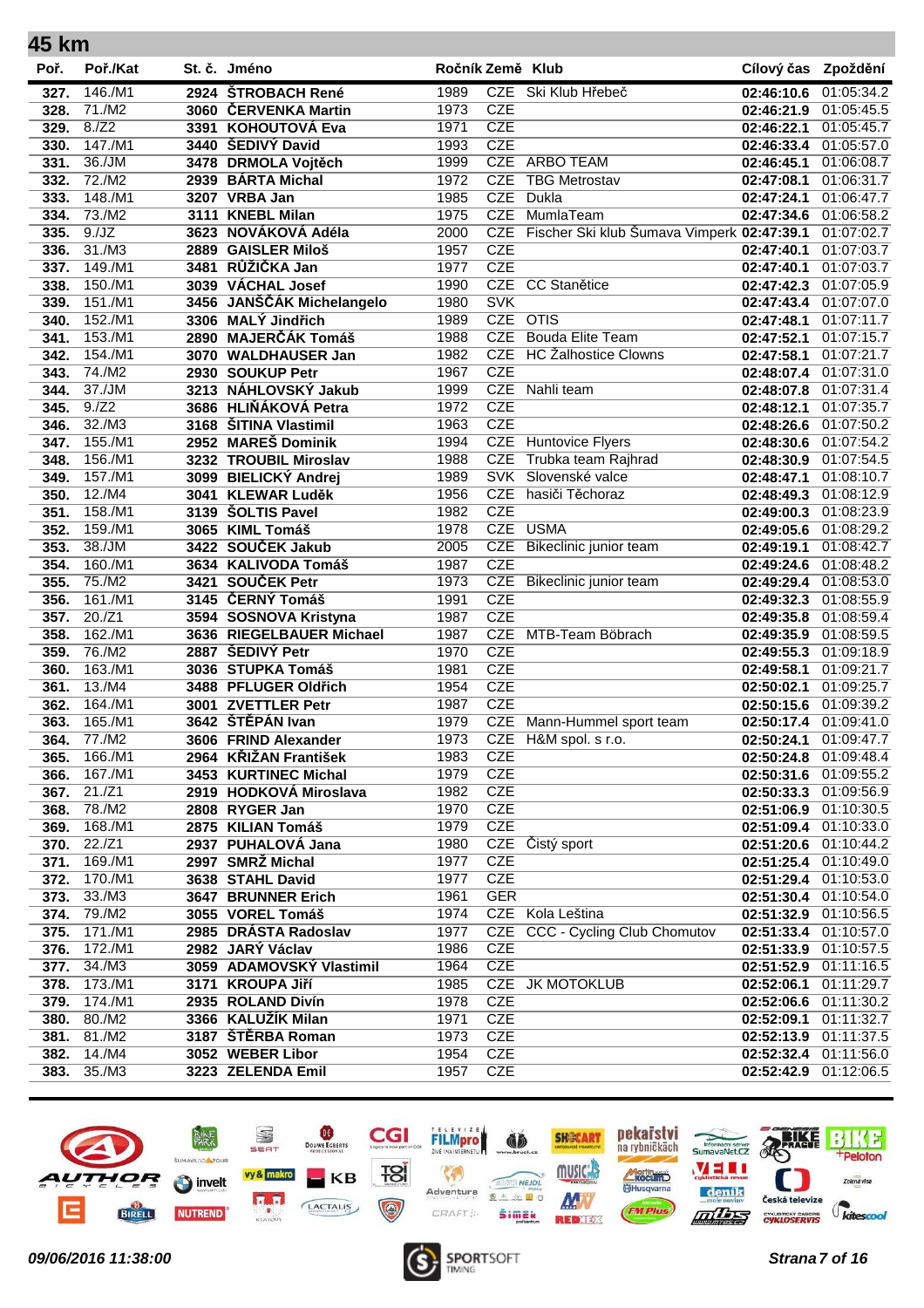| 45 km |          |                         |                  |            |                                              |                       |                          |
|-------|----------|-------------------------|------------------|------------|----------------------------------------------|-----------------------|--------------------------|
| Poř.  | Poř./Kat | St. č. Jméno            | Ročník Země Klub |            |                                              | Cílový čas Zpoždění   |                          |
| 384.  | 23./Z1   | 2818 KAWIKOVÁ Tamara    | 1986             | <b>CZE</b> |                                              | 02:52:51.1            | 01:12:14.7               |
| 385.  | 36./M3   | 3048 SERBUS Ivan        | 1965             | <b>CZE</b> |                                              | 02:52:52.9            | 01:12:16.5               |
| 386.  | 82./M2   | 3393 VLČEK Jiří         | 1969             | <b>CZE</b> | Motosport Žár z.s.                           | 02:52:59.7            | 01:12:23.3               |
| 387.  | 175./M1  | 3014 KNOPP Filip        | 1993             | <b>CZE</b> |                                              | 02:53:29.4            | 01:12:53.0               |
| 388.  | 37./M3   | 3185 PŘÍBEK Václav      | 1962             | <b>CZE</b> |                                              | 02:53:29.9            | 01:12:53.5               |
| 389.  | 83./M2   | 3459 MLČÁK Alexandr     | 1974             | <b>CZE</b> |                                              | 02:53:32.4            | 01:12:56.0               |
| 390.  | 84./M2   | 3483 ZAJÍC Jiří         | 1970             | <b>CZE</b> | Jabkoty Kdyně                                | 02:53:49.1            | 01:13:12.7               |
| 391.  | 176./M1  | 3260 SIMANDL Martin     | 1985             | <b>CZE</b> |                                              | 02:53:54.9            | 01:13:18.5               |
| 392.  | 177./M1  | 3184 PAVLÍK Michal      | 1984             | <b>CZE</b> |                                              | 02:53:55.2            | 01:13:18.8               |
| 393.  | 10./Z2   | 3128 HAMPLOVÁ Michaela  | 1974             | <b>CZE</b> |                                              | 02:54:10.1            | 01:13:33.7               |
| 394.  | 24./Z1   | 3211 HNÁTOVÁ Helena     | 1980             | <b>CZE</b> |                                              | 02:54:16.4            | 01:13:40.0               |
| 395.  | 85./M2   | 3221 DOLANSKÝ JIří      | 1974             | <b>CZE</b> | PAKOBYLKA team                               | 02:54:21.4            | 01:13:45.0               |
| 396.  | 11./Z2   | 3587 MOLÍNOVÁ Petra     | 1973             | <b>CZE</b> | PAKOBYLKA team                               | 02:54:21.4            | 01:13:45.0               |
| 397.  | 178./M1  | 3288 ZÁHRADNÍK Róbert   | 1984             | <b>SVK</b> | bikeacademy.sk                               | 02:54:22.4            | 01:13:46.0               |
| 398.  | 179./M1  | 3079 VEVERKA Aleš       | 1984             | <b>CZE</b> |                                              | 02:54:22.9            | 01:13:46.5               |
| 399.  | 180./M1  | 3487 PANGERL Jaroslav   | 1981             | CZE        |                                              | 02:54:23.6            | 01:13:47.2               |
| 400.  | 86./M2   | 3482 HOLUB Radek        | 1970             | <b>CZE</b> |                                              | 02:54:24.2            | 01:13:47.8               |
| 401.  | 181./M1  | 3192 VOPELKA Ladislav   | 1983             | <b>CZE</b> |                                              | 02:54:33.1            | 01:13:56.7               |
| 402.  | 182./M1  | 3277 PÝCHA Stanislav    | 1982             | <b>CZE</b> |                                              | 02:54:57.4            | 01:14:21.0               |
| 403.  | 183./M1  | 3181 KOLENEC Jan        | 1980             | <b>CZE</b> | <b>OB</b> Hostivice                          | 02:55:08.2            | 01:14:31.8               |
| 404.  | 184./M1  | 2996 MOSER Vít          | 1982             | <b>CZE</b> |                                              | 02:55:14.4            | 01:14:38.0               |
| 405.  | 12./Z2   | 3272 FREMUTOVÁ Andrea   | 1972             | <b>CZE</b> |                                              | 02:55:26.1            | 01:14:49.7               |
| 406.  | 87./M2   | 2965 MACHÁNEK Karel     | 1974             | <b>CZE</b> |                                              | 02:55:28.1            | 01:14:51.7               |
| 407.  | 25./Z1   | 3303 KRÁLOVÁ Brigita    | 1981             | <b>CZE</b> |                                              | 02:55:30.1            | 01:14:53.7               |
| 408.  | 38./M3   | 3550 VALENTA Rudolf     | 1964             | <b>CZE</b> |                                              | 02:55:31.4            | 01:14:55.0               |
| 409.  | 26./Z1   | 2844 KUCHAŘOVÁ Jana     | 1980             | <b>CZE</b> | TJ Spartak Třebíč                            | 02:55:32.6            | 01:14:56.2               |
| 410.  | 185./M1  | 3274 HOMOLKA Jiří       | 1982             |            | CZE CPM                                      | 02:55:46.4            | 01:15:10.0               |
| 411.  | 39./JM   | 3462 VÍTOVEC Petr       | 2002             | <b>CZE</b> |                                              | 02:56:11.9            | 01:15:35.5               |
| 412.  | 13./Z2   | 3471 VOLFOVÁ Pavla      | 1972             | $CZE$ 8.B  |                                              | 02:56:15.4            | 01:15:39.0               |
| 413.  | 186./M1  | 2960 ĎUROVIČ Libor      | 1981             | <b>CZE</b> |                                              | 02:56:23.6            | 01:15:47.2               |
| 414.  | 187./M1  | 3103 KOVAŘÍK Tomáš      | 1983             | <b>CZE</b> |                                              | 02:56:27.4            | 01:15:51.0               |
| 415.  | 188./M1  | 3498 TOMAN Jaroslav     | 1981             | <b>CZE</b> |                                              | 02:56:33.2            | 01:15:56.8               |
| 416.  | 88./M2   | 2856 ŠŮS Petr           | 1976             | <b>CZE</b> |                                              | 02:56:40.2            | 01:16:03.8               |
| 417.  | 89./M2   | 3007 BRADÁČ Zdeněk      | 1974             | <b>CZE</b> | Černí Koně handicap                          | 02:56:41.9            | 01:16:05.5               |
| 418.  | 90./M2   | 3080 BAUMRUK Miloš      | 1970             | <b>CZE</b> | JTEKT team                                   | 02:56:43.9            | $\overline{01}$ :16:07.5 |
| 419.  | 27./Z1   | 3603 DUŠKOVÁ Eva        | 1981             | <b>CZE</b> |                                              | 02:56:59.6            | 01:16:23.2               |
| 420.  | 91./M2   | 2901 VELECHOVSKÝ Miloš  | 1971             | <b>CZE</b> |                                              | 02:57:05.2            | 01:16:28.8               |
| 421.  | 189./M1  | 3076 STUNA Lukáš        | 1979             | <b>CZE</b> |                                              | 02:57:18.9            | 01:16:42.5               |
| 422.  | 39./M3   | 3506 STARÝ Milan        | 1964             | <b>CZE</b> |                                              | 02:57:28.6            | 01:16:52.2               |
| 423.  | 190./M1  | 3332 HRDINA Marek       | 1988             | <b>CZE</b> |                                              | 02:57:35.4            | 01:16:59.0               |
| 424.  | 92./M2   | 2969 VITANOVSKÝ Tomáš   | 1969             | <b>CZE</b> |                                              | 02:57:51.1            | 01:17:14.7               |
| 425.  | 40./JM   | 3584 KOSNAR Aleš        | 2003             | <b>CZE</b> | Cyklosport - Pitstop.cz                      | 02:58:05.4            | 01:17:29.0               |
| 426.  | 191./M1  | 3381 SKÁLA Martin       | 1988             |            | CZE KT Bikers                                | 02:58:24.2            | 01:17:47.8               |
| 427.  | 192./M1  | 3289 ANDRLE Jan         | 1982             | <b>CZE</b> |                                              | 02:58:30.9            | 01:17:54.5               |
| 428.  | 193./M1  | 3214 NÁHLOVSKÝ Jan      | 1996             |            | CZE Nahli team                               | 02:59:03.4            | 01:18:27.0               |
| 429.  | 40./M3   | 3338 SCHIEFERT Petr     | 1962             |            | CZE BIKESTARS VRCHLABÍ                       | 02:59:04.7            | 01:18:28.3               |
| 430.  | 194./M1  | 3656 MÍČEK Michal       | 1982             | <b>CZE</b> |                                              | 02:59:08.7            | 01:18:32.3               |
| 431.  | 93./M2   | 2863 ŠŮS Pavel          | 1976             | <b>CZE</b> |                                              | 02:59:15.1            | 01:18:38.7               |
| 432.  | 94./M2   | 3296 FUX Zdeněk         | 1972             |            | CZE OTIS                                     | 02:59:28.4            | 01:18:52.0               |
| 433.  | 28./Z1   | 3042 FREMROVÁ Jaroslava | 1979             | <b>CZE</b> |                                              | 02:59:39.4            | 01:19:03.0               |
| 434.  | 195./M1  | 3003 CHALUPA Milan      | 1979             | <b>CZE</b> |                                              | 02:59:47.9            | 01:19:11.5               |
| 435.  | 95./M2   | 3038 MAULE Roman        | 1973             | <b>CZE</b> |                                              | 03:00:07.9            | 01:19:31.5               |
| 436.  | 96./M2   | 2940 JONTOF Pavel       | 1975             | <b>CZE</b> |                                              | 03:00:16.1            | 01:19:39.7               |
| 437.  | 41./M3   | 3282 LEHMANN Heiko      | 1962             |            | <b>GER</b> WestCoastShuffle                  | 03:00:21.2 01:19:44.8 |                          |
| 438.  | 97./M2   | 3593 PÁLKA Pavel        | 1976             |            | CZE Coffeebikers                             | 03:00:23.6            | 01:19:47.2               |
| 439.  | 2./Z3    | 2820 NĚMCOVÁ Věra       | 1966             |            | CZE H.M. SPORT plus Český Krumlov 03:00:38.4 |                       | 01:20:02.0               |
| 440.  | 196./M1  | 2977 JURAČKA Tomáš      | 1983             | <b>CZE</b> |                                              | 03:00:43.9            | 01:20:07.5               |
|       |          |                         |                  |            |                                              |                       |                          |



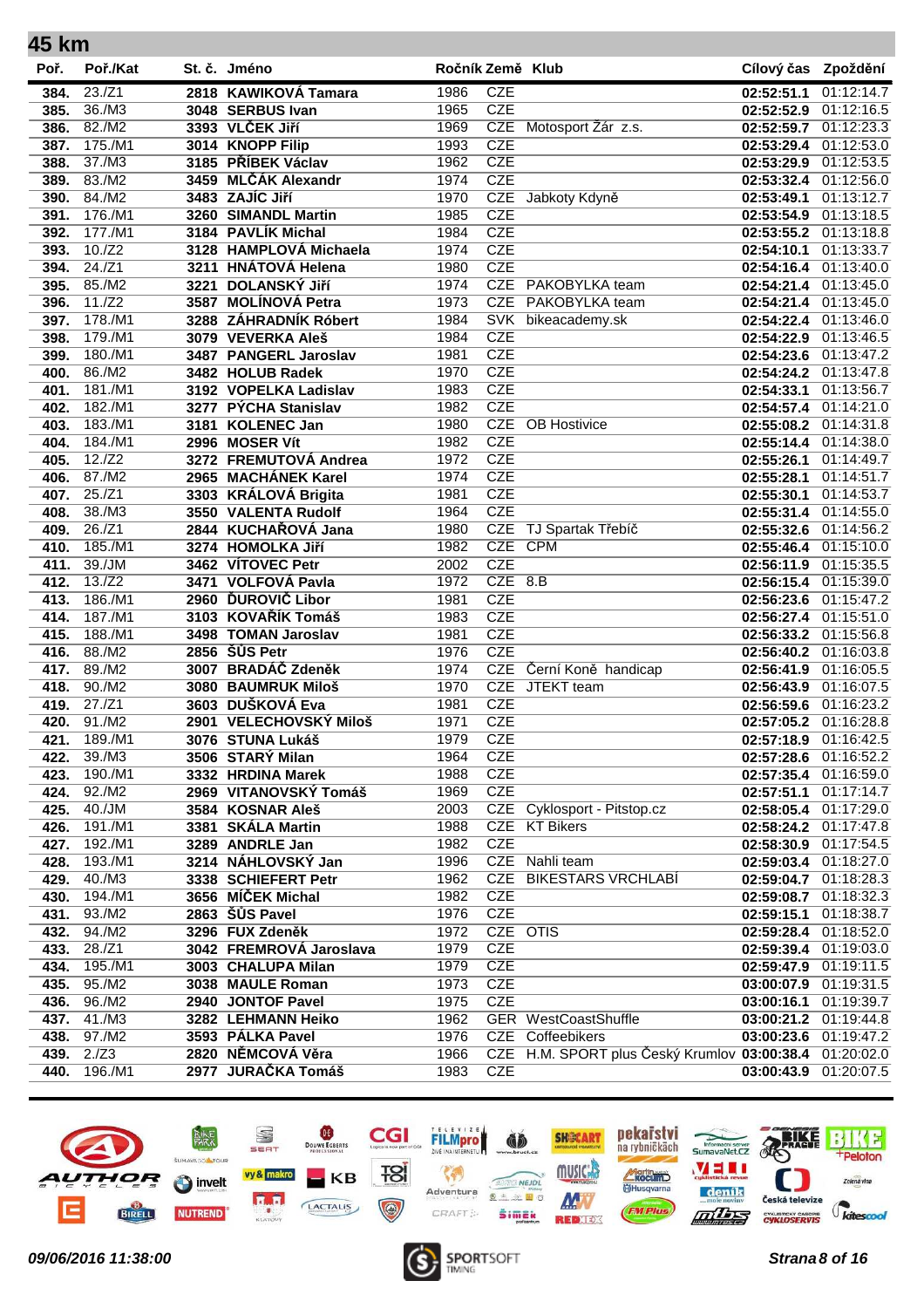| 45 km |          |                          |                  |            |                        |                     |                       |
|-------|----------|--------------------------|------------------|------------|------------------------|---------------------|-----------------------|
| Poř.  | Poř./Kat | St. č. Jméno             | Ročník Země Klub |            |                        | Cílový čas Zpoždění |                       |
| 441.  | 29./Z1   | 3392 BASTLOVÁ Dagmar     | 1989             |            | CZE Motosport Žár z.s. | 03:00:53.4          | 01:20:17.0            |
| 442.  | 197./M1  | 3370 DRAŽKA Karel        | 1985             | <b>CZE</b> |                        | 03:00:59.1          | 01:20:22.7            |
| 443.  | 198./M1  | 3271 JANOVSKÝ Jan        | 1981             | <b>CZE</b> |                        | 03:00:59.2          | 01:20:22.8            |
| 444.  | 199./M1  | 3458 HUDSKÝ Daniel       | 1995             | <b>CZE</b> |                        | 03:01:06.6          | 01:20:30.2            |
| 445.  | 98./M2   | 2938 HEJNÝ Petr          | 1973             | <b>CZE</b> |                        | 03:01:25.4          | 01:20:49.0            |
| 446.  | 99./M2   | 3408 BŘEZINA Petr        | 1975             |            | CZE Rasken Team        | 03:01:25.6          | 01:20:49.2            |
| 447.  | 200./M1  | 2841 MUCHNA Martin       | 1986             | <b>CZE</b> |                        | 03:01:25.7          | 01:20:49.3            |
| 448.  | 201./M1  | 3639 FRYDRYCH Lukas      | 1983             | <b>CZE</b> |                        | 03:01:28.4          | 01:20:52.0            |
| 449.  | 202./M1  | 3658 VÁVRA Daniel        | 1989             |            | CZE DURATEC            | 03:02:01.2          | 01:21:24.8            |
| 450.  | 203./M1  | 3405 NADYMÁČEK Vlastimil | 1987             | <b>CZE</b> | Cube maraton team      | 03:02:18.9          | 01:21:42.5            |
| 451.  | 15./M4   | 3244 FARÁŘ Jiří          | 1954             | <b>CZE</b> |                        | 03:03:01.2          | 01:22:24.8            |
| 452.  | 100./M2  | 2966 ŠKRABALA Libor      | 1971             | <b>CZE</b> |                        | 03:03:08.7          | 01:22:32.3            |
| 453.  | 42./M3   | 3559 NERODIL Petr        | 1960             | <b>CZE</b> |                        | 03:03:13.4          | 01:22:37.0            |
| 454.  | 43./M3   | 2918 ŠLECHTA Libor       | 1963             | <b>CZE</b> | Litvínov               | 03:03:18.4          | 01:22:42.0            |
| 455.  | 30./Z1   | 3137 VÁŇOVÁ Irena        | 1977             | <b>CZE</b> |                        | 03:03:31.7          | 01:22:55.3            |
| 456.  | 16./M4   | 3621 SKALA Jiří          | 1955             | <b>CZE</b> | HS Šneci               | 03:03:37.4          | 01:23:01.0            |
| 457.  | 204./M1  | 3273 ŽÁK Jan             | 1984             | <b>CZE</b> | Vedrovický pedál       | 03:03:38.4          | 01:23:02.0            |
| 458.  | 101./M2  | 2962 LANDGRAF Petr       | 1967             | <b>CZE</b> | <b>ELEKTROSPOJ</b>     | 03:04:00.4          | 01:23:24.0            |
| 459.  | 31./Z1   | 2975 KOŠŤÁLOVÁ Štěpánka  | 1983             | <b>CZE</b> |                        | 03:04:07.2          | 01:23:30.8            |
| 460.  | 102./M2  | 3227 ČERNÝ František     | 1969             | <b>CZE</b> |                        | 03:04:12.7          | 01:23:36.3            |
| 461.  | 44./M3   | 3414 MACHULDA Josef      | 1960             | <b>CZE</b> |                        | 03:04:22.9          | 01:23:46.5            |
| 462.  | 205./M1  | 2828 HLOUŠEK Jiří        | 1986             | <b>CZE</b> |                        | 03:04:23.1          | 01:23:46.7            |
| 463.  | 206./M1  | 3646 FRYŠ David          | 1990             | <b>CZE</b> |                        | 03:04:32.9          | 01:23:56.5            |
| 464.  | 103./M2  | 3297 HAVLINA Lukáš       | 1976             | <b>CZE</b> |                        | 03:04:35.2          | 01:23:58.8            |
| 465.  | 45./M3   | 3258 OUŘADA Josef        | 1963             |            | CZE ARBO TEAM          | 03:05:10.4          | 01:24:34.0            |
| 466.  | 41./JM   | 3029 DOHNAL Jakub        | 2001             | <b>CZE</b> |                        | 03:05:20.9          | 01:24:44.5            |
| 467.  | 46./M3   | 3142 PŘIKRYL Bohuslav    | 1961             | <b>CZE</b> | Fajn Bajk              | 03:05:30.6          | 01:24:54.2            |
| 468.  | 47./M3   | 2836 KUBÁČ Jiří          | 1964             | <b>CZE</b> |                        | 03:05:32.2          | 01:24:55.8            |
| 469.  | 207./M1  | 2968 NENADÁL Libor       | 1979             | <b>CZE</b> |                        | 03:05:35.9          | 01:24:59.5            |
| 470.  | 208./M1  | 3529 MALÍK Josef         | 1989             | <b>CZE</b> |                        | 03:06:01.4          | 01:25:25.0            |
| 471.  | 17./M4   | 3045 DVORAK Zdenek       | 1953             | <b>CZE</b> |                        | 03:06:08.9          | 01:25:32.5            |
| 472.  | 32./Z1   | 3390 KOHOUTOVÁ Eva       | 1997             | <b>CZE</b> |                        | 03:06:20.9          | 01:25:44.5            |
| 473.  | 18./M4   | 2821 STOJANOV Dimiter    | 1954             | <b>CZE</b> | <b>DIMOteam</b>        | 03:06:24.4          | 01:25:48.0            |
| 474.  | 104./M2  | 3574 BENEŠ Pavel         | 1969             | <b>CZE</b> |                        | 03:06:27.9          | 01:25:51.5            |
| 475.  | 105./M2  | 2958 HAVLAS Štěpán       | 1974             | <b>CZE</b> | Ski Klub Hřebeč        | 03:06:39.7          | 01:26:03.3            |
| 476.  | 48./M3   | 2941 ZELENÝ lvoš         | 1965             | <b>CZE</b> |                        | 03:06:40.7          | 01:26:04.3            |
| 477.  | 14./Z2   | 3335 ŠOLCOVÁ Pavlína     | 1971             | <b>CZE</b> |                        | 03:06:45.2          | 01:26:08.8            |
| 478.  | 209./M1  | 3369 BŘEZINA Jiří        | 1981             | CZE        |                        |                     | 03:06:49.2 01:26:12.8 |
| 479.  | 49./M3   | 3077 ŠVAMBERK JIří       | 1959             | <b>CZE</b> |                        | 03:06:50.7          | 01:26:14.3            |
| 480.  | 33./Z1   | 3130 KOUBOVÁ Martina     | 1988             |            | CZE Zálezly            | 03:06:51.4          | 01:26:15.0            |
| 481.  | 210./M1  | 3118 KODALÍK Michael     | 1998             | <b>CZE</b> |                        | 03:06:52.2          | 01:26:15.8            |
| 482.  | 50./M3   | 2908 MAZÁNEK Karel       | 1963             |            | CZE Bike team Svárov   | 03:06:53.9          | 01:26:17.5            |
| 483.  | 211./M1  | 3229 KLIKA Lukáš         | 1979             | <b>CZE</b> | Bike team Svárov       | 03:06:56.4          | 01:26:20.0            |
| 484.  | 106./M2  | 3265 BUBENÍK Miroslav    | 1973             |            | CZE ARBO TEAM          | 03:07:01.7          | 01:26:25.3            |
| 485.  | 19./M4   | 3263 URBÁNEK Zdeněk      | 1955             | <b>CZE</b> | TJ Červené Poříčí      | 03:07:07.9          | 01:26:31.5            |
| 486.  | 107./M2  | 3496 RADA Ivan           | 1967             |            | CZE Dvě Marie          |                     | 03:07:08.2 01:26:31.8 |
| 487.  | 212./M1  | 3415 FENCL Jiří          | 1988             |            | CZE Šumava Go Tour     | 03:07:24.7          | 01:26:48.3            |
| 488.  | 213./M1  | 3328 SMETANA Michael     | 1982             |            | CZE SDH Daměnice RCT   | 03:07:27.2          | 01:26:50.8            |
| 489.  | 214./M1  | 3329 KOUBÍK Milan        | 1984             |            | CZE SDH Daměnice RCT   | 03:07:27.7          | 01:26:51.3            |
| 490.  | 108./M2  | 3525 MASIN Josef         | 1973             |            | CZE Úvaly              | 03:07:42.2          | 01:27:05.8            |
| 491.  | 109./M2  | 3524 SEMRÁD Pavel        | 1974             | <b>CZE</b> |                        | 03:07:42.7          | 01:27:06.3            |
| 492.  | 51./M3   | 3022 WALTER Standa       | 1966             |            | CZE Ski Klub Hřebeč    | 03:07:43.7          | 01:27:07.3            |
| 493.  | 215./M1  | 3081 POLICAR Lubomír     | 1978             | <b>CZE</b> |                        | 03:07:45.1          | 01:27:08.7            |
| 494.  | 34./Z1   | 3266 MARKOVÁ Lenka       | 1987             | <b>CZE</b> |                        |                     | 03:08:04.2 01:27:27.8 |
| 495.  | 35./Z1   | 3249 VALEŠOVÁ Iveta      | 1989             |            | CZE Frýbovci           | 03:08:10.7          | 01:27:34.3            |
| 496.  | 52./M3   | 3589 REITHAR Jaroslav    | 1957             | <b>CZE</b> | TJ Sokol Přemyslovice  | 03:08:23.2          | 01:27:46.8            |
| 497.  | 216./M1  | 2915 TRAUČ Stanislav     | 1989             | <b>CZE</b> |                        | 03:08:24.7          | 01:27:48.3            |



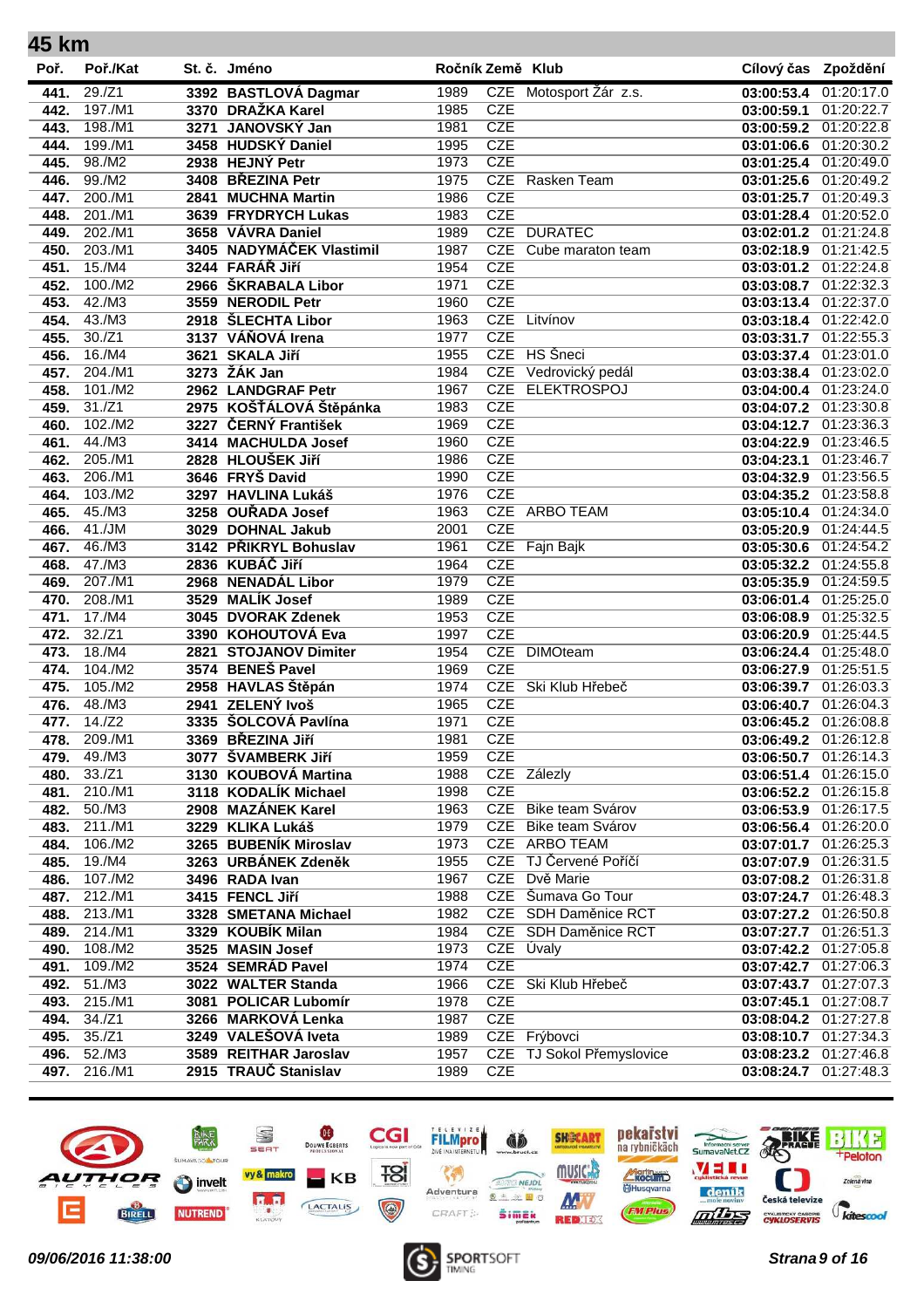| 45 km        |                   |                                           |                  |            |                                   |                          |                          |
|--------------|-------------------|-------------------------------------------|------------------|------------|-----------------------------------|--------------------------|--------------------------|
| Poř.         | Poř./Kat          | St. č. Jméno                              | Ročník Země Klub |            |                                   | Cílový čas Zpoždění      |                          |
| 498.         | 217./M1           | 3400 MOKRÝ Michal                         | 1979             | <b>CZE</b> |                                   | 03:08:48.2               | 01:28:11.8               |
| 499.         | 218./M1           | 2884 ULRICH Jiří                          | 1979             | <b>CZE</b> |                                   | 03:09:21.9               | 01:28:45.5               |
| 500.         | 219./M1           | 2881 ŽAMPA Petr                           | 1985             | <b>CZE</b> |                                   | 03:09:33.7               | 01:28:57.3               |
| 501.         | 220./M1           | 2883 VELE Vladimír                        | 1983             | <b>CZE</b> |                                   | 03:09:33.7               | 01:28:57.3               |
| 502.         | 15./Z2            | 2830 SUNTYCHOVÁ Lucie                     | 1974             | <b>CZE</b> |                                   | 03:09:43.7               | 01:29:07.3               |
| 503.         | 221./M1           | 3180 LAHODA Miroslav                      | 1984             | <b>CZE</b> |                                   | 03:10:00.2               | 01:29:23.8               |
| 504.         | 222./M1           | 3162 MAJRICH Adam                         | 1992             | <b>CZE</b> |                                   | 03:10:11.4               | 01:29:35.0               |
| 505.         | 110./M2           | 3217 STREJC Milan                         | 1974             | <b>CZE</b> |                                   | 03:10:13.2 01:29:36.8    |                          |
| 506.         | 223./M1           | 3112 RUBÁŠ Pavel                          | 1989             | <b>CZE</b> |                                   | 03:10:46.4               | 01:30:10.0               |
| 507.         | 53./M3            | 2835 VAŇOUS Josef                         | 1958             | <b>CZE</b> |                                   | 03:10:48.4               | 01:30:12.0               |
| 508.         | 224./M1           | 3336 KAŠPAR Pavel                         | 1981             | <b>CZE</b> |                                   | 03:11:04.3               | 01:30:27.9               |
| 509.         | 111./M2           | 3581 SMRČEK Petr                          | 1976             | <b>CZE</b> |                                   | 03:11:13.9               | 01:30:37.5               |
| 510.         | 112./M2           | 3310 PEJCOCH Ivo                          | 1975             |            | CZE ADVENTURA                     | 03:11:14.4               | 01:30:38.0               |
| 511.         | 20./M4            | 3541 UMLAUF Elmoht                        | 1943             | <b>CZE</b> |                                   | 03:11:19.9               | 01:30:43.5               |
| 512.         | 113./M2           | 3006 PŘEROST Roman                        | 1970             | <b>CZE</b> |                                   | 03:11:20.7               | 01:30:44.3               |
| 513.         | 54./M3            | 3497 SCHREIBER Werner                     | 1962             |            | GER forice89                      | 03:11:26.2               | 01:30:49.8               |
| 514.         | 114./M2           | 2824 HAVRLÍK David                        | 1975             | <b>CZE</b> |                                   | 03:11:28.7               | 01:30:52.3               |
| 515.         | 55./M3            | 2837 ERBRT Zdeněk                         | 1966             | <b>CZE</b> | <b>Dennis Flyers</b>              | 03:11:51.0               | 01:31:14.6               |
| 516.         | 115./M2           | 2888 SEDLÁK Tomáš                         | 1968             | <b>CZE</b> |                                   | 03:12:00.5               | 01:31:24.1               |
| 517.         | 16./Z2            | 3086 HOŠKOVÁ Martina                      | 1973             | <b>CZE</b> |                                   | 03:12:12.3               | 01:31:35.9               |
| 518.         | 116./M2           | 3687 ŠITA David                           | 1969             | <b>CZE</b> |                                   | 03:12:12.7               | 01:31:36.3               |
| 519.         | 36./Z1            | 3425 VEITHOVÁ Petra                       | 1985             | <b>CZE</b> |                                   | 03:12:18.5               | 01:31:42.1               |
| 520.         | 225./M1           | 2925 SÁRKÁNY Attila                       | 1987             | <b>CZE</b> |                                   | 03:12:21.7               | 01:31:45.3               |
| 521.         | 56./M3            | 3033 ADÁMEK Jan                           | 1959             | <b>CZE</b> |                                   | 03:12:28.2               | 01:31:51.8               |
| 522.         | 226./M1           | 3317 PULKERT David                        | 1984             | CZE OTIS   |                                   | 03:12:37.0               | 01:32:00.6               |
| 523.         | 227./M1           | 3156 ŠERLOVSKÝ Dominik                    | 1994             | <b>CZE</b> |                                   | 03:12:38.9               | 01:32:02.5               |
| 524.         | 117./M2           | 3276 ZACH Josef                           | 1972             |            | CZE Cykloteam Radějovice          | 03:12:39.2               | 01:32:02.8               |
| 525.         | 17./Z2            | 3500 VOJÁKOVÁ Jana                        | 1968             | <b>CZE</b> | <b>Cyklosport Pitstop Klatovy</b> | 03:12:51.2               | 01:32:14.8               |
| 526.         | 57./M3            | 3236 KOPÁL Milan                          | 1962             | <b>CZE</b> |                                   | 03:13:03.3               | 01:32:26.9               |
| 527.         | 21./M4            | 2861 MACÁN Jaroslav                       | 1955             | <b>CZE</b> |                                   | 03:13:06.2               | 01:32:29.8               |
| 528.         | 118./M2           | 3235 TYŠER Zdeněk                         | 1970             | <b>CZE</b> | CZE Řemesníci Kramolín            | 03:13:27.2               | 01:32:50.8               |
| 529.         | 42./JM<br>37./Z1  | 3463 KARLÍK Michal<br>3350 RENDLOVÁ Jarka | 2002<br>1978     | <b>CZE</b> |                                   | 03:13:48.7               | 01:33:12.3               |
| 530.         |                   | 3460 VOŠTA Stanislav                      |                  | <b>CZE</b> |                                   | 03:13:50.5               | 01:33:14.1               |
| 531.<br>532. | 228./M1<br>43./JM | 3199 RABIŇÁK Denis                        | 1981<br>2000     | CZE JR     |                                   | 03:13:51.5               | 01:33:15.1<br>01:33:16.1 |
| 533.         | 119./M2           | 3198 RABIŇÁK JIří                         | 1971             | CZE JR     |                                   | 03:13:52.5<br>03:13:52.7 | 01:33:16.3               |
| 534.         | 58./M3            | 3049 JIRSA Pavel                          | 1958             | <b>CZE</b> |                                   | 03:13:58.2               | 01:33:21.8               |
| 535.         | 229./M1           | 2877 HÁJEK Jan                            | 1984             | <b>CZE</b> |                                   | 03:14:07.5               | 01:33:31.1               |
| 536.         | 22./M4            | 3324 ĆECHURA Josef                        | 1956             |            | CZE ADVENTURA                     | 03:14:13.7               | 01:33:37.3               |
| 537.         | 38./Z1            | 3035 KUBÁTOVÁ Jana                        | 1978             | <b>CZE</b> | Rokytnice nad Jizerou             | 03:14:31.2               | 01:33:54.8               |
| 538.         | 230./M1           | 3598 KAPLICKÝ JIří                        | 1977             | <b>CZE</b> |                                   | 03:14:36.5               | 01:34:00.1               |
| 539.         | 231./M1           | 3179 VRBA Martin                          | 1985             | <b>CZE</b> |                                   | 03:14:52.7               | 01:34:16.3               |
| 540.         | 232./M1           | 3608 HOLEČEK Lukáš                        | 1988             | <b>CZE</b> |                                   | 03:15:13.6               | 01:34:37.2               |
| 541.         | 233./M1           | 3586 JESLÍNEK Jakub                       | 1985             | <b>CZE</b> |                                   | 03:15:30.5               | 01:34:54.1               |
| 542.         | 44./JM            | 3461 GROSSKOPF Petr                       | 2002             | <b>CZE</b> |                                   | 03:15:55.7               | 01:35:19.3               |
| 543.         | 234./M1           | 3337 CEMPER Miloslav                      | 1989             |            | CZE Cykloteam Radějovice          | 03:15:57.1               | 01:35:20.7               |
| 544.         | 39./Z1            | 3349 LUŇÁKOVÁ Gabriela                    | 1989             | <b>CZE</b> |                                   |                          | 03:16:30.2 01:35:53.8    |
| 545.         | 40./Z1            | 3116 BLAŽKOVÁ Lenka                       | 1980             | <b>CZE</b> |                                   | 03:16:30.7               | 01:35:54.3               |
| 546.         | 235./M1           | 2817 KOTCHERA Petr                        | 1978             | <b>CZE</b> |                                   | 03:16:47.1               | 01:36:10.7               |
| 547.         | 120./M2           | 2843 ČERVENÝ Jan                          | 1973             | <b>CZE</b> |                                   | 03:16:47.2               | 01:36:10.8               |
| 548.         | 236./M1           | 3631 HOLEČKO JIří                         | 1983             | <b>CZE</b> |                                   | 03:16:48.2               | 01:36:11.8               |
| 549.         | 237./M1           | 3107 KLEISNER Petr                        | 1981             |            | CZE TJ Plzeň Újezd                | 03:16:50.1               | 01:36:13.7               |
| 550.         | 41./Z1            | 2876 HEJHALOVÁ Eliška                     | 1999             | <b>CZE</b> |                                   | 03:16:52.4               | 01:36:16.0               |
| 551.         | 59./M3            | 3295 FUČÍK Martin                         | 1966             | <b>CZE</b> |                                   | 03:16:54.2               | 01:36:17.8               |
| 552.         | 121./M2           | 3299 JERHOT David                         | 1970             | <b>CZE</b> |                                   | 03:16:54.5               | 01:36:18.1               |
| 553.         | 238./M1           | 3326 ZVÁRA Martin                         | 1979             |            | CZE SDH Vračkovice RCT            | 03:16:56.1               | 01:36:19.7               |
| 554.         | 239./M1           | 2895 LOGNER Vít                           | 1979             | <b>CZE</b> |                                   | 03:17:01.7               | 01:36:25.3               |
|              |                   |                                           |                  |            |                                   |                          |                          |



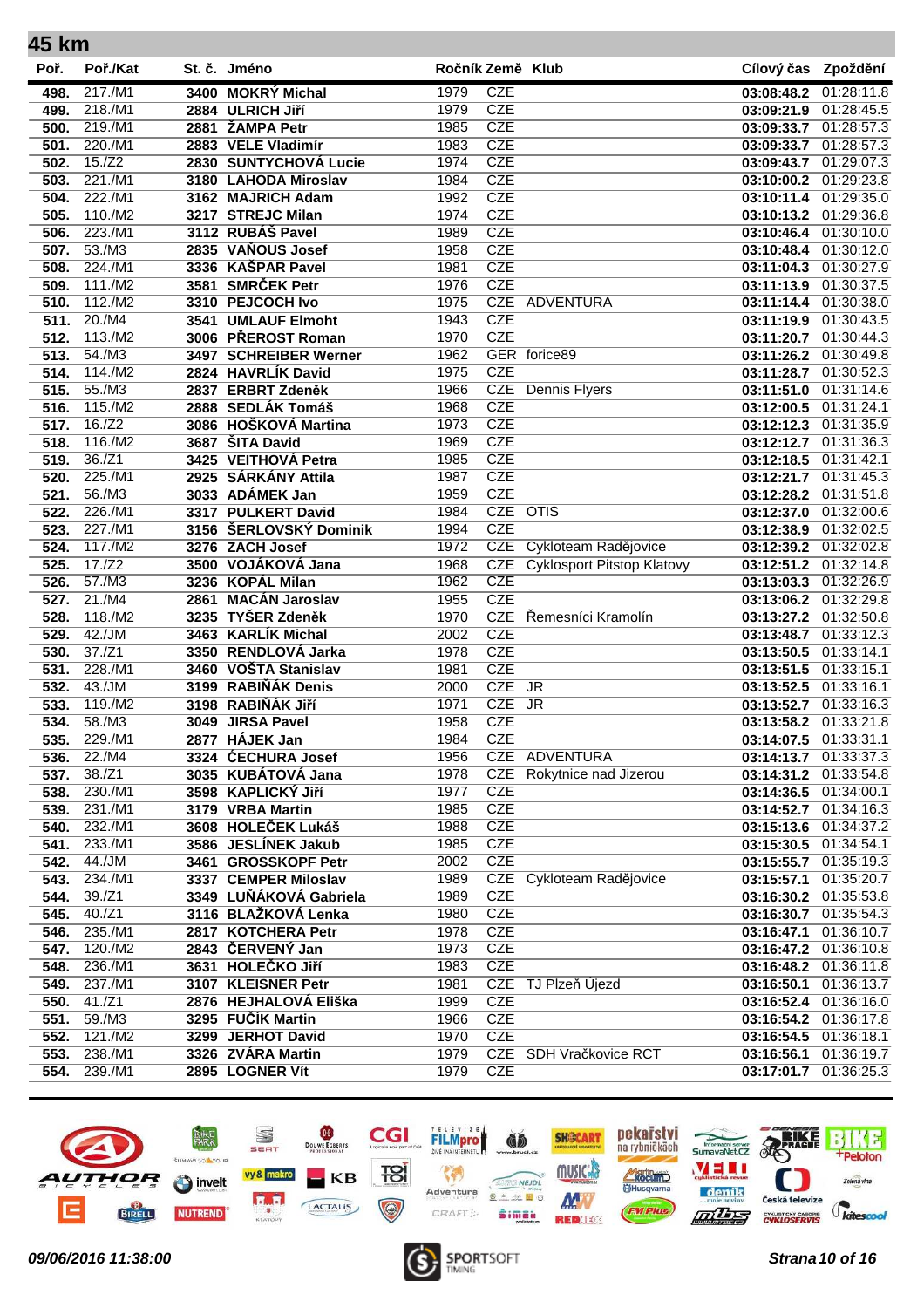| 45 km |                            |                          |                  |            |                                             |                       |            |
|-------|----------------------------|--------------------------|------------------|------------|---------------------------------------------|-----------------------|------------|
| Poř.  | Poř./Kat                   | St. č. Jméno             | Ročník Země Klub |            |                                             | Cílový čas Zpoždění   |            |
| 555.  | 60./M3                     | 3056 MARKOVIC Milan      | 1966             | <b>CZE</b> |                                             | 03:17:18.7            | 01:36:42.3 |
| 556.  | 122./M2                    | 3292 CIBULKA Aleš        | 1974             | CZE OTIS   |                                             | 03:18:04.7            | 01:37:28.3 |
| 557.  | 240./M1                    | 3327 SMETANA Jan         | 1980             | <b>CZE</b> | SDH Daměnice RCT                            | 03:18:05.5            | 01:37:29.1 |
| 558.  | 42./Z1                     | 3643 RADKOVSKÁ Monika    | 1980             | <b>CZE</b> | Velosport Valenta Scott Team                | 03:18:06.5            | 01:37:30.1 |
| 559.  | 123./M2                    | 3322 TUREK Martin        | 1974             | <b>CZE</b> | <b>OTIS</b>                                 | 03:18:15.9            | 01:37:39.5 |
| 560.  | 241./M1                    | 3420 VONDRKA Štěpán      | 1978             | <b>CZE</b> |                                             | 03:18:27.2            | 01:37:50.8 |
| 561.  | 124./M2                    | 2910 KOTTAŠ Martin       | 1968             | <b>CZE</b> |                                             | 03:18:29.2            | 01:37:52.8 |
| 562.  | 242./M1                    | 3149 TAKÁČ Michal        | 1988             | <b>CZE</b> |                                             | 03:18:32.1            | 01:37:55.7 |
| 563.  | 125./M2                    | 3311 PEŠEK Ladislav      | 1971             |            | CZE ADVENTURA                               | 03:18:33.1            | 01:37:56.7 |
| 564.  | 126./M2                    | 3228 NOVÁK Jan           | 1973             | <b>CZE</b> | MTBC Čilec                                  | 03:18:35.7            | 01:37:59.3 |
| 565.  | 61./M3                     | 3319 ŠÁLEK Jiří          | 1960             | CZE OTIS   |                                             | 03:18:48.7            | 01:38:12.3 |
| 566.  | 18./Z2                     | 3008 BRADÁČOVÁ Eva       | 1972             | <b>CZE</b> |                                             | 03:18:55.7            | 01:38:19.3 |
| 567.  | 243./M1                    | 2898 ŠELMÁT JIří         | 1982             | <b>CZE</b> |                                             | 03:19:09.5            | 01:38:33.1 |
| 568.  | 43./Z1                     | 3554 PECKOVÁ Olga        | 1988             | <b>CZE</b> |                                             | 03:19:10.4            | 01:38:34.0 |
| 569.  | 44./Z1                     | 3553 ZEZULOVÁ Iva        | 1990             | <b>CZE</b> |                                             | 03:19:18.2            | 01:38:41.8 |
| 570.  | 127./M2                    | 2956 RENDL Pavel         | 1976             | <b>CZE</b> | Kolo Sport                                  | 03:20:12.4            | 01:39:36.0 |
| 571.  | 128./M2                    | 3601 VACEK Martin        | 1971             | <b>CZE</b> |                                             | 03:20:21.2            | 01:39:44.8 |
| 572.  | 244./M1                    | 3648 KLEIN Václav        | 1981             | <b>CZE</b> |                                             | 03:20:56.2            | 01:40:19.8 |
| 573.  | 245./M1                    | 3649 BOUČEK Tomáš        | 1980             | <b>CZE</b> |                                             | 03:20:56.5            | 01:40:20.1 |
| 574.  | 246./M1                    | 3122 TENKRAT Martin      | 1980             | <b>CZE</b> | Vonoklasy                                   | 03:20:59.7            | 01:40:23.3 |
| 575.  | 23./M4                     | 2946 NOVOTNÝ Pavel       | 1947             | <b>CZE</b> | CYKLOSERVIS Novotný                         | 03:21:11.5            | 01:40:35.1 |
| 576.  | 247./M1                    | 3110 DUS Zbnyěk          | 1981             | <b>CZE</b> | VIP CZ                                      | 03:21:13.2            | 01:40:36.8 |
| 577.  | 129./M2                    | 3182 KERNER Václav       | 1972             |            | CZE VIP 5 CZ                                | 03:21:36.0            | 01:40:59.6 |
| 578.  | $24./\overline{\text{M4}}$ | 3466 HŮLA Josef          | 1952             | <b>CZE</b> |                                             | 03:21:54.2            | 01:41:17.8 |
| 579.  | 248./M1                    | 3057 STODŮLKA David      | 1979             | <b>CZE</b> |                                             | 03:21:55.5            | 01:41:19.1 |
| 580.  | 249./M1                    | 2803 WEITZ Miloslav      | 1977             | CZE        | Demon Team Praha                            | 03:22:03.7            | 01:41:27.3 |
| 581.  | 130./M2                    | 2967 HRODEK Lukáš        | 1974             | <b>CZE</b> |                                             | 03:22:17.2            | 01:41:40.8 |
| 582.  | 45./Z1                     | 3141 VACIKOVA Jana       | 1979             | <b>CZE</b> |                                             | 03:22:36.2            | 01:41:59.8 |
| 583.  | 250./M1                    | 3247 MÍŠEK Tomáš         | 1990             |            | CZE AGROFERT cyklo tým - ARBO tea03:22:42.5 |                       | 01:42:06.1 |
| 584.  | 251./M1                    | 3002 FRYČEK Martin       | 1986             | <b>CZE</b> |                                             | 03:22:46.2            | 01:42:09.8 |
| 585.  | 46./Z1                     | 3125 KRÁTKÁ Eva          | 1990             | <b>CZE</b> |                                             | 03:22:52.7            | 01:42:16.3 |
| 586.  | 252./M1                    | 474 HAAS Václav          | 1989             | <b>CZE</b> | <b>Triatlon klub Klatovy</b>                | 03:22:54.5            | 01:42:18.1 |
| 587.  | 131./M2                    | 3428 NEVRKLA Miroslav    | 1973             | <b>CZE</b> |                                             | 03:22:56.7            | 01:42:20.3 |
| 588.  | 253./M1                    | 3653 SCHEJBAL Pavel      | 1984             | <b>CZE</b> |                                             | 03:22:58.2            | 01:42:21.8 |
| 589.  | 132./M2                    | 3278 BARTŮNĚK Dušan      | 1973             | <b>CZE</b> | Hudlický medvěd                             | 03:23:01.5            | 01:42:25.1 |
| 590.  | 19./Z2                     | 3502 VIZINGEROVÁ Jana    | 1972             | <b>CZE</b> |                                             | 03:23:09.7            | 01:42:33.3 |
| 591.  | 47./Z1                     | 3078 ŠKRABALOVÁ Petra    | 1991             | <b>CZE</b> |                                             | 03:23:10.7            | 01:42:34.3 |
| 592.  | 48./Z1                     | 3384 MOŠNIČKOVÁ Zuzana   | 1981             |            | CZE CC Charlie Praha                        | 03:23:26.3 01:42:49.9 |            |
| 593.  | 20./Z2                     | 3013 PROVÁZKOVÁ Věra     | 1969             | <b>CZE</b> |                                             | 03:23:27.7            | 01:42:51.3 |
| 594.  | 254./M1                    | 3129 DOŠLÝ Jan           | 1977             | <b>CZE</b> |                                             | 03:23:30.7            | 01:42:54.3 |
| 595.  | 133./M2                    | 3163 MARTINŮ Radek       | 1968             | <b>CZE</b> |                                             | 03:23:31.5            | 01:42:55.1 |
| 596.  | 134./M2                    | 3215 NÁHLOVSKÝ Petr      | 1973             |            | CZE Nahli team                              | 03:23:36.7            | 01:43:00.3 |
| 597.  | 135./M2                    | 3216 NÁHLOVSKÝ Jan       | 1970             |            | CZE Nahli team                              | 03:23:40.3            | 01:43:03.9 |
| 598.  | 255./M1                    | 2927 BŘEZINA Martin      | 1984             | <b>CZE</b> |                                             | 03:23:54.7            | 01:43:18.3 |
| 599.  | 49./Z1                     | 3305 KUČEROVÁ Jana       | 1984             | CZE OTIS   |                                             | 03:23:56.5            | 01:43:20.1 |
| 600.  | 50./Z1                     | 3242 KUBECOVÁ Petra      | 1986             | <b>CZE</b> |                                             | 03:23:59.5            | 01:43:23.1 |
| 601.  | 51./Z1                     | 2947 MARGOLDOVÁ Kateřina | 1983             |            | CZE Petřinské běhny                         | 03:24:00.2            | 01:43:23.8 |
| 602.  | 136./M2                    | 3170 MÜLLER Jan          | 1968             |            | CZE Hostivice                               | 03:24:01.7            | 01:43:25.3 |
| 603.  | 256./M1                    | 3011 HOUDEK Luboš        | 1987             | <b>CZE</b> |                                             | 03:24:24.3            | 01:43:47.9 |
| 604.  | 21./Z2                     | 3166 ŠUSOVÁ Romana       | 1975             | <b>CZE</b> |                                             | 03:25:08.5            | 01:44:32.1 |
| 605.  | 257./M1                    | 2811 PROCHÁZKA David     | 1981             | <b>CZE</b> |                                             | 03:25:09.3            | 01:44:32.9 |
| 606.  | 52./Z1                     | 2838 KOVÁŘÍKOVÁ Eva      | 1980             |            | CZE Petřinské běhny                         | 03:26:00.7            | 01:45:24.3 |
| 607.  | 137./M2                    | 2857 KODYŠ Juraj         | 1970             |            | <b>CZE</b> OHK Klatovy                      | 03:26:31.1            | 01:45:54.7 |
| 608.  | 62./M3                     | 2874 KOUBA Michal        | 1960             | <b>CZE</b> |                                             | 03:26:37.5            | 01:46:01.1 |
| 609.  | 138./M2                    | 2807 ŠMACH Petr          | 1967             | <b>CZE</b> |                                             | 03:27:00.5            | 01:46:24.1 |
| 610.  | 258./M1                    | 3340 KVAPIL Jaromir      | 1978             | <b>CZE</b> |                                             | 03:27:08.7            | 01:46:32.3 |
| 611.  | 139./M2                    | 3402 DICSE Josef         | 1969             | <b>CZE</b> |                                             | 03:27:12.5            | 01:46:36.1 |
|       |                            |                          |                  |            |                                             |                       |            |



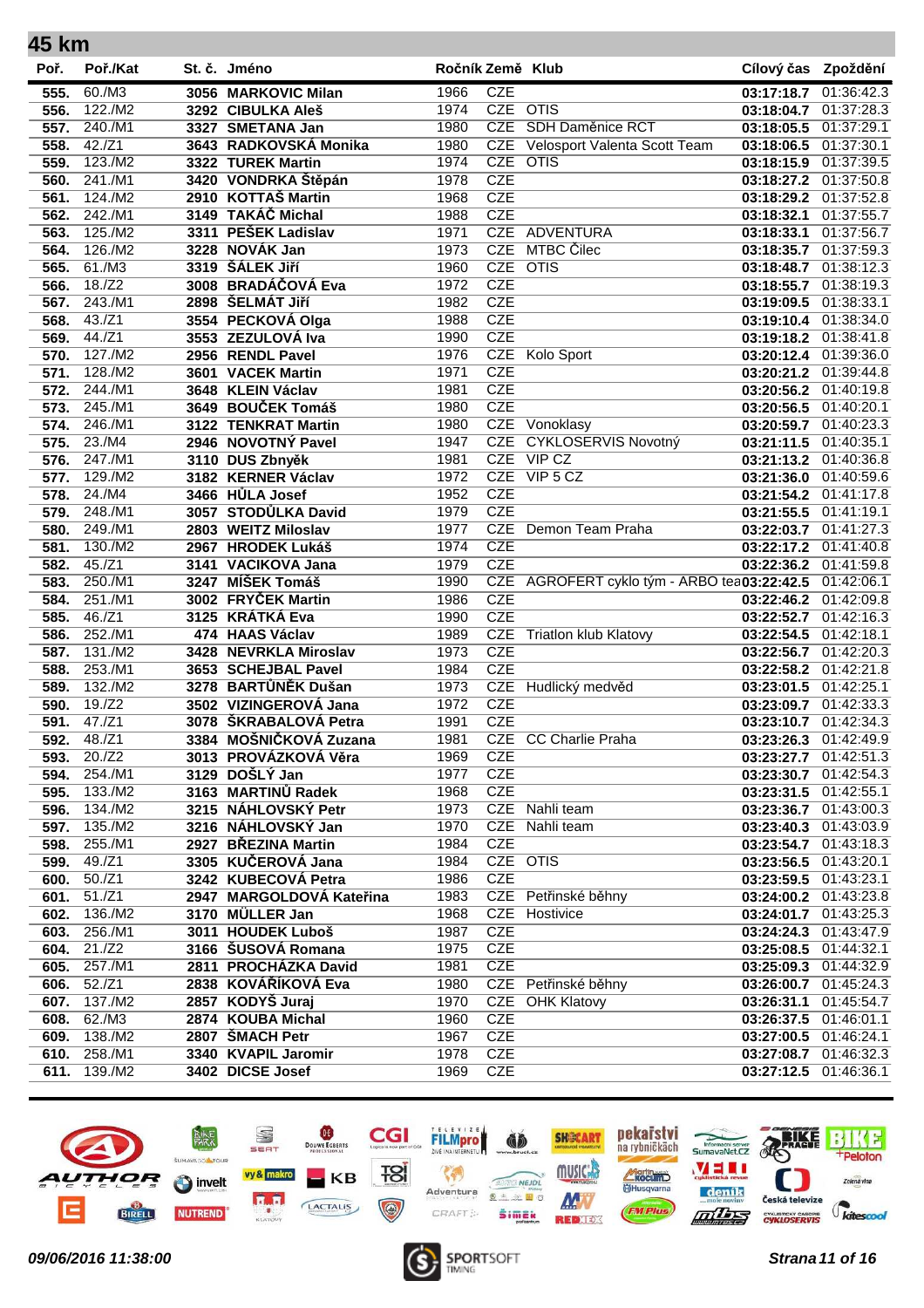| 45 km        |                   |                                             |              |                   |                                               |                          |                          |
|--------------|-------------------|---------------------------------------------|--------------|-------------------|-----------------------------------------------|--------------------------|--------------------------|
| Poř.         | Poř./Kat          | St. č. Jméno                                |              | Ročník Země Klub  |                                               | Cílový čas Zpoždění      |                          |
| 612.         | 259./M1           | 3015 KABOUREK Roman                         | 1990         | <b>CZE</b>        |                                               | 03:27:24.5               | 01:46:48.1               |
| 613.         | 140./M2           | 3189 TICHÁČEK Adam                          | 1975         |                   | CZE Havlovice E                               | 03:27:35.5               | 01:46:59.1               |
| 614.         | 260./M1           | 3385 HEKERLE Petr                           | 1978         | <b>CZE</b>        |                                               | 03:27:48.5               | 01:47:12.1               |
| 615.         | 45./JM            | 3054 POKORNÝ Adam                           | 2004         | <b>CZE</b>        | JIKO Čácha Sušice                             | 03:27:56.5               | 01:47:20.1               |
| 616.         | 25./M4            | 3515 POKORNÝ Zbyněk                         | 1955         | <b>CZE</b>        | JIKO Čácha Sušice                             | 03:27:56.7 01:47:20.3    |                          |
| 617.         | 22./Z2            | 3373 KOTRCHOVÁ Ivana                        | 1970         | <b>CZE</b>        | <b>TJ Sokol Stachy</b>                        | 03:28:18.7               | 01:47:42.3               |
| 618.         | 261./M1           | 3641 BENEŠ Marek                            | 1978         | <b>CZE</b>        |                                               | 03:28:23.4 01:47:47.0    |                          |
| 619.         | 23./Z2            | 3053 POKORNÁ Eva                            | 1976         |                   | CZE JIKO Čácha Sušice                         | 03:28:25.2 01:47:48.8    |                          |
| 620.         | 24./Z2            | 3394 VILHELMOVÁ Martina                     | 1972         |                   | CZE High point bike team Sušice               | 03:28:28.7               | 01:47:52.3               |
| 621.         | 141./M2           | 2900 ROUB Tomáš                             | 1973         | <b>CZE</b>        |                                               | 03:28:32.2               | 01:47:55.8               |
| 622.         | 262./M1           | 3427 SLAVÍČEK Tomáš                         | 1989         | <b>CZE</b>        |                                               | 03:28:43.2 01:48:06.8    |                          |
| 623.         | 263./M1           | 3389 KARPÍŠEK Vojtěch                       | 1990         | <b>CZE</b>        |                                               | 03:28:54.8               | 01:48:18.4               |
| 624.         | 142./M2           | 3026 DOKOUPIL Jiří                          | 1970         | <b>CZE</b>        | <b>TAXI Dokoupil</b>                          | 03:28:56.7 01:48:20.3    |                          |
| 625.         | 264./M1           | 3285 PÝCHA Jakub                            | 1978         | <b>CZE</b>        |                                               | 03:28:57.7               | 01:48:21.3               |
| 626.         | 25./Z2            | 3367 DUTA Lenka                             | 1974         | CZE MY2           |                                               | 03:29:24.8               | 01:48:48.4               |
| 627.         | 265./M1           | 3152 TRONÍČEK Milan                         | 1980         | <b>CZE</b>        |                                               | 03:29:41.5               | 01:49:05.1               |
| 628.         | 266./M1           | 3251 MAŠEK Denis                            | 1993         | <b>CZE</b>        |                                               | 03:29:48.8               | 01:49:12.4               |
| 629.         | 63./M3            | 3294 DOPIRÁK Roman                          | 1962         | <b>CZE</b>        | Team Luboše Mikulce                           | 03:30:01.2               | 01:49:24.8               |
| 630.         | 267./M1           | 3416 VRÁTNÝ Martin                          | 1987         | <b>CZE</b>        | Šumava Go Tour                                | 03:30:28.7               | 01:49:52.3               |
| 631.         | 268./M1           | 3176 PETRAK Josef                           | 1984         | <b>CZE</b>        | mtb nezichov                                  | 03:30:29.4               | 01:49:53.0               |
| 632.         | 26./M4            | 3330 KRATOCHVÍL Jaroslav                    | 1956         | CZE               | SDH Daměnice RCT                              | 03:30:43.4               | 01:50:07.0               |
| 633.         | 269./M1           | 3012 RADA Jan                               | 1985         | <b>CZE</b>        |                                               | 03:30:56.8               | 01:50:20.4               |
| 634.         | 10./JZ            | 2801 ŠEDIVÁ Evelína                         | 2006         |                   | CZE CESKESTREDOHORI.CZ                        | 03:30:58.5               | 01:50:22.1               |
| 635.         | 270./M1           | 3074 PALEČEK Václav                         | 1989         | <b>CZE</b>        |                                               | 03:31:03.8               | 01:50:27.4               |
| 636.         | 64./M3            | 2848 KÜNSTNER Jaroslav                      | 1958         | <b>CZE</b>        |                                               | 03:31:07.8               | 01:50:31.4               |
| 637.         | 271./M1           | 3591 SALTUARI Tomáš                         | 1981         | <b>CZE</b>        |                                               | 03:31:22.8               | 01:50:46.4               |
| 638.         | 272./M1           | 3316 POSPÍCHAL Pavel                        | 1985         | CZE OTIS          |                                               | 03:31:25.5               | 01:50:49.1               |
| 639.         | 53./Z1            | 3005 HANÁČKOVÁ Denisa                       | 1985         | <b>CZE</b>        |                                               | 03:31:26.5               | 01:50:50.1               |
| 640.         | 273./M1           | 3620 CENKL Jaromir                          | 1978         | <b>CZE</b>        |                                               | 03:32:05.5               | 01:51:29.1               |
| 641.         | 54./Z1            | 3610 PETZOLD Sandra                         | 1977         | <b>GER</b>        |                                               | 03:32:57.2               | 01:52:20.8               |
| 642.         | 274./M1           | 3325 DVOŘÁK Ondřej                          | 1978         | <b>CZE</b><br>CZE |                                               | 03:33:13.5 01:52:37.1    |                          |
| 643.         | 143./M2<br>26./Z2 | 2911 KOVALČIK Jiří                          | 1973<br>1970 |                   | A Team U Koz<br>GER Team Icehouse/BSV München | 03:33:15.5               | 01:52:39.1               |
| 644.         | 275./M1           | 2986 GRASSINGER Michaela<br>3143 PEŠEK Jiří | 1980         | <b>CZE</b>        |                                               | 03:33:24.5               | 01:52:48.1<br>01:53:12.4 |
| 645.<br>646. | 276./M1           | 3082 ŠKULKA JIří                            | 1979         | <b>CZE</b>        |                                               | 03:33:48.8<br>03:34:27.3 | 01:53:50.9               |
| 647.         | 46./JM            | 3066 BÍLÝ Ondřej                            | 2002         | <b>CZE</b>        |                                               | 03:34:33.5               | 01:53:57.1               |
| 648.         | 65./M3            | 3255 DUBSKÝ Pavel                           | 1965         | <b>CZE</b>        |                                               | 03:34:45.3               | 01:54:08.9               |
| 649.         | 55./Z1            | 3291 BRENNOVÁ Lenka                         | 1983         | CZE OTIS          |                                               | 03:34:56.8 01:54:20.4    |                          |
| 650.         | 277./M1           | 3313 PITEL Zbyněk                           | 1982         | CZE OTIS          |                                               | 03:35:10.7 01:54:34.3    |                          |
| 651.         | 27./M4            | 3479 JŮZA Miloslav                          | 1953         |                   | CZE TT Klatovy                                | 03:35:29.3 01:54:52.9    |                          |
| 652.         | 278./M1           | 2822 VAVŘINEC Michal                        | 1990         | <b>CZE</b>        |                                               | 03:35:29.5 01:54:53.1    |                          |
| 653.         | 66./M3            | 3465 POPELIK František                      | 1966         | <b>CZE</b>        |                                               | 03:35:51.3               | 01:55:14.9               |
| 654.         | 28./M4            | 2806 ŠULC Vladimír                          | 1955         | <b>CZE</b>        |                                               | 03:36:01.6               | 01:55:25.2               |
| 655.         | 67./M3            | 3565 VERDAN Miroslav                        | 1957         | <b>CZE</b>        |                                               | 03:36:02.8               | 01:55:26.4               |
| 656.         | 56./Z1            | 3534 TAUEROVÁ Magda                         | 1983         |                   | CZE StOMA LADA                                | 03:36:07.5 01:55:31.1    |                          |
| 657.         | 29./M4            | 3533 NOVÁK Ivan                             | 1953         |                   | CZE ICU Plzeň                                 | 03:36:09.7               | 01:55:33.3               |
| 658.         | 279./M1           | 3194 VALENTA Jan                            | 1980         | <b>CZE</b>        |                                               | 03:36:10.8 01:55:34.4    |                          |
| 659.         | 68./M3            | 3517 BRUMLICH Roman                         | 1963         |                   | CZE ELEKTROSPOJ                               | 03:36:16.5 01:55:40.1    |                          |
| 660.         | 57./Z1            | 2825 SVOBODOVÁ Markéta                      | 1992         | <b>CZE</b>        |                                               | 03:36:22.6 01:55:46.2    |                          |
| 661.         | 27./Z2            | 2846 PIKHARTOVÁ Markéta                     | 1975         | <b>CZE</b>        |                                               | 03:36:30.5               | 01:55:54.1               |
| 662.         | 280./M1           | 3197 ČEPELÁK Ladislav                       | 1979         | <b>CZE</b>        |                                               | 03:36:32.3 01:55:55.9    |                          |
| 663.         | 28./Z2            | 2860 ZIMKOVÁ Janka                          | 1972         | <b>CZE</b>        | Maniacpedals                                  | 03:37:48.8               | 01:57:12.4               |
| 664.         | 144./M2           | 2894 JANÍČEK Miroslav                       | 1976         | <b>CZE</b>        |                                               | 03:38:16.3 01:57:39.9    |                          |
| 665.         | 58./Z1            | 3267 ŠLÉDROVÁ Kristýna                      | 1984         | <b>CZE</b>        |                                               | 03:38:54.6               | 01:58:18.2               |
| 666.         | 145./M2           | 3592 MÁDL Jiří                              | 1975         | <b>CZE</b>        |                                               | 03:39:04.5 01:58:28.1    |                          |
| 667.         | 47./JM            | 2893 KRAML Sebastián                        | 2001         | <b>CZE</b>        |                                               | 03:39:28.5               | 01:58:52.1               |
| 668.         | 59./Z1            | 3254 FESLOVÁ Lenka                          | 1988         | <b>CZE</b>        | <b>Hohenfurt MRT</b>                          | 03:39:41.3               | 01:59:04.9               |



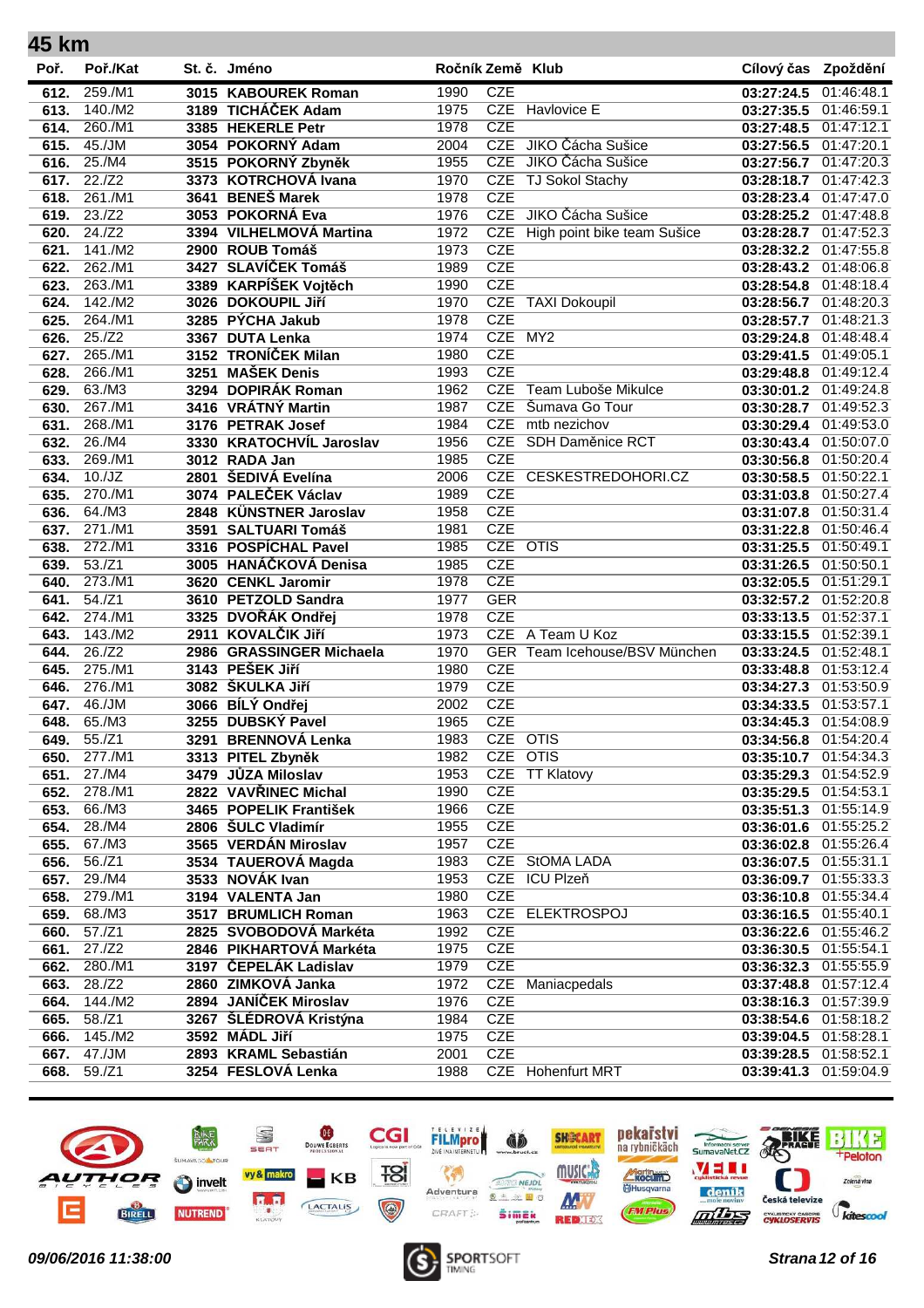| 45 km |          |                          |                  |            |                                   |                       |            |
|-------|----------|--------------------------|------------------|------------|-----------------------------------|-----------------------|------------|
| Poř.  | Poř./Kat | St. č. Jméno             | Ročník Země Klub |            |                                   | Cílový čas Zpoždění   |            |
| 669.  | 281./M1  | 3253 ZÁLEŠÁK Radim       | 1987             |            | CZE Hohenfurt MRT                 | 03:39:42.3            | 01:59:05.9 |
| 670.  | 146./M2  | 3439 URBÁNEK Martin      | 1976             | <b>CZE</b> |                                   | 03:39:48.3            | 01:59:11.9 |
| 671.  | 282./M1  | 3523 SÍČ Josef           | 1989             | CZE OTIS   |                                   | 03:39:49.5            | 01:59:13.1 |
| 672.  | 283./M1  | 3314 PITELKA Martin      | 1982             | <b>CZE</b> |                                   | 03:39:56.8            | 01:59:20.4 |
| 673.  | 69./M3   | 2916 VOKOLEK Ladislav    | 1963             |            | <b>CZE</b> Dennis Flyers          | 03:40:08.5            | 01:59:32.1 |
| 674.  | 29./Z2   | 2831 HLAVÁČOVÁ Vendula   | 1973             | <b>CZE</b> | <b>CZECH OUTDOOR CLUB</b>         | 03:40:22.3            | 01:59:45.9 |
| 675.  | 60./Z1   | 3030 ORTMANNOVÁ Lucie    | 1978             | <b>CZE</b> |                                   | 03:40:35.5            | 01:59:59.1 |
| 676.  | 284./M1  | 2872 HOUDEK Ondřej       | 1984             | <b>CZE</b> |                                   | 03:40:53.5            | 02:00:17.1 |
| 677.  | 285./M1  | 2870 JANDA Jan           | 1980             | <b>CZE</b> |                                   | 03:41:11.3            | 02:00:34.9 |
| 678.  | 70./M3   | 3407 ZÍMA Jaroslav       | 1966             |            | CZE Severní ledovec               | 03:41:14.8            | 02:00:38.4 |
| 679.  | 147./M2  | 3368 OBOŘIL Josef        | 1973             | <b>CZE</b> | MY2                               | 03:41:20.7            | 02:00:44.3 |
| 680.  | 286./M1  | 2842 TRNKA Pavel         | 1980             | <b>CZE</b> | Okřídlená pumpička                | 03:41:21.3            | 02:00:44.9 |
| 681.  | 61./Z1   | 3597 ŠILLAROVÁ Michaela  | 1993             | <b>CZE</b> | Pijem jako Dáni                   | 03:41:23.3            | 02:00:46.9 |
| 682.  | 287./M1  | 2891 TESKA Martin        | 1989             | <b>CZE</b> |                                   | 03:41:24.8            | 02:00:48.4 |
| 683.  | 71./M3   | 3037 HAIS Petr           | 1962             | <b>CZE</b> |                                   | 03:41:34.8            | 02:00:58.4 |
| 684.  | 62./Z1   | 3238 ŠAFRANOVÁ Zuzana    | 1980             |            | SVK TJ Zentiva                    | 03:41:41.8            | 02:01:05.4 |
| 685.  | 72./M3   | 3617 HÁJEK Alois         | 1959             | <b>CZE</b> | <b>Cyklosport Pitstop Klatovy</b> | 03:41:49.3            | 02:01:12.9 |
| 686.  | 148./M2  | 3123 BERÁNEK Filip       | 1975             | <b>CZE</b> |                                   | 03:42:12.5            | 02:01:36.1 |
| 687.  | 149./M2  | 3507 BRUS Karel          | 1974             | <b>CZE</b> |                                   | 03:42:27.5            | 02:01:51.1 |
| 688.  | 288./M1  | 3438 LICHÝ Jan           | 1987             | <b>CZE</b> | <b>TEAM GOOFY</b>                 | 03:42:31.6            | 02:01:55.2 |
| 689.  | 289./M1  | 3315 POHL Jan            | 1987             | <b>CZE</b> |                                   | 03:42:32.5            | 02:01:56.1 |
| 690.  | 150./M2  | 2999 LÖFFELMANN Václav   | 1969             | <b>CZE</b> |                                   | 03:42:52.8            | 02:02:16.4 |
| 691.  | 63./Z1   | 3549 MILFORTOVÁ Romana   | 1983             | <b>CZE</b> |                                   | 03:42:53.3            | 02:02:16.9 |
| 692.  | 290./M1  | 3153 EIBEN Petr          | 1992             | <b>CZE</b> |                                   | 03:42:54.3            | 02:02:17.9 |
| 693.  | 291./M1  | 2809 MATĚJKA Lukáš       | 1981             | <b>CZE</b> |                                   | 03:43:44.5            | 02:03:08.1 |
| 694.  | 73./M3   | 3435 JELÍNEK Ondřej      | 1964             | <b>CZE</b> |                                   | 03:44:15.7            | 02:03:39.3 |
| 695.  | 30./M4   | 3246 VITHA Petr          | 1947             | <b>CZE</b> |                                   | 03:44:16.5            | 02:03:40.1 |
| 696.  | 151./M2  | 2885 ŠIMÁČEK Bořek       | 1970             | <b>CZE</b> |                                   | 03:45:04.3            | 02:04:27.9 |
| 697.  | 152./M2  | 3376 KOZÁK Petr          | 1974             | <b>CZE</b> |                                   | 03:45:07.7            | 02:04:31.3 |
| 698.  | 153./M2  | 3248 KOZÁK Milan         | 1970             | <b>CZE</b> |                                   | 03:45:08.8            | 02:04:32.4 |
| 699.  | 292./M1  | 3094 KLUST Miroslav      | 1989             | <b>CZE</b> |                                   | 03:45:17.5            | 02:04:41.1 |
| 700.  | 64./Z1   | 3243 KLEISNEROVÁ Markéta | 1983             | CZE        | Černí Koně                        | 03:45:19.8            | 02:04:43.4 |
| 701.  | 293./M1  | 3659 BUBÍLEK Lukáš       | 1984             | <b>CZE</b> |                                   | 03:45:49.8            | 02:05:13.4 |
| 702.  | 74./M3   | 3429 KMEŤ Jan            | 1962             | <b>CZE</b> |                                   | 03:45:55.8            | 02:05:19.4 |
| 703.  | 48./JM   | 3071 LEBDUŠKA Petr       | 2002             | <b>CZE</b> | <b>ELEKTROSPOJ</b>                | 03:46:21.5            | 02:05:45.1 |
| 704.  | 294./M1  | 3190 TICHÁČEK Filip      | 1978             | <b>CZE</b> | <b>Havlovice E</b>                | 03:46:34.8            | 02:05:58.4 |
| 705.  | 154./M2  | 3106 PROCHÁZKA JIří      | 1970             | <b>CZE</b> | Office Depot                      | 03:46:38.3            | 02:06:01.9 |
| 706.  | 155./M2  | 3293 DOPIRÁK Jan         | 1974             |            | CZE Team Luboše Mikulce           | 03:46:39.5 02:06:03.1 |            |
| 707.  | 295./M1  | 3032 TOUŠ Pavel          | 1977             | <b>CZE</b> |                                   | 03:46:39.8            | 02:06:03.4 |
| 708.  | 65./Z1   | 3031 TOUŠOVÁ Jiřina      | 1977             | <b>CZE</b> |                                   | 03:46:40.1            | 02:06:03.7 |
| 709.  | 156./M2  | 3452 LIČKA Jaroslav      | 1976             | <b>CZE</b> |                                   | 03:46:44.3            | 02:06:07.9 |
| 710.  | 296./M1  | 3206 ŠILLE Viktor        | 1980             | <b>CZE</b> |                                   | 03:46:46.5            | 02:06:10.1 |
| 711.  | 297./M1  | 3660 KULIŠ Jan           | 1981             | <b>CZE</b> |                                   | 03:47:00.3            | 02:06:23.9 |
| 712.  | 298./M1  | 2819 TĚŠÍNSKÝ Marek      | 1991             | <b>CZE</b> |                                   | 03:47:23.8            | 02:06:47.4 |
| 713.  | 299./M1  | 3632 KRNAK Josef         | 1977             | <b>CZE</b> |                                   | 03:48:15.3            | 02:07:38.9 |
| 714.  | 300./M1  | 3241 SOKOLÍK Roman       | 1979             | <b>CZE</b> |                                   | 03:48:43.5            | 02:08:07.1 |
| 715.  | 157./M2  | 3468 MÍDA Martin         | 1975             | <b>CZE</b> |                                   | 03:48:54.8            | 02:08:18.4 |
| 716.  | 66./Z1   | 3446 EIBLOVÁ Miroslava   | 1979             | <b>CZE</b> |                                   | 03:49:37.8            | 02:09:01.4 |
| 717.  | 67./Z1   | 3344 BOŘÁNKOVÁ Simona    | 1994             | <b>CZE</b> |                                   | 03:49:39.9            | 02:09:03.5 |
| 718.  | 3./Z3    | 3513 POKORNÁ Eva         | 1956             |            | CZE JIKO Čácha Sušice             | 03:49:50.8            | 02:09:14.4 |
| 719.  | 301./M1  | 3514 POKORNÝ Martin      | 1978             |            | CZE JIKO Čácha Sušice             | 03:49:50.8            | 02:09:14.4 |
| 720.  | 49./JM   | 3201 KOUBA Martin        | 2003             | <b>CZE</b> |                                   | 03:49:52.8            | 02:09:16.4 |
| 721.  | 30./Z2   | 3043 ŠMATOVÁ Barbora     | 1975             |            | <b>CZE</b> CC Charlie Praha       | 03:49:57.5            | 02:09:21.1 |
| 722.  | 68./Z1   | 3417 MILNER Petra        | 1979             | <b>SVK</b> |                                   | 03:49:58.3            | 02:09:21.9 |
| 723.  | 158./M2  | 3614 ŽÁČEK Jiří          | 1976             | CZE TTK    |                                   | 03:50:25.8 02:09:49.4 |            |
| 724.  | 75./M3   | 3259 VALAS Miroslav      | 1963             | <b>CZE</b> |                                   | 03:50:38.8            | 02:10:02.4 |
| 725.  | 76./M3   | 3233 TROUBIL Miroslav    | 1963             |            | CZE Trubka team Rajhrad           | 03:50:41.1            | 02:10:04.7 |
|       |          |                          |                  |            |                                   |                       |            |



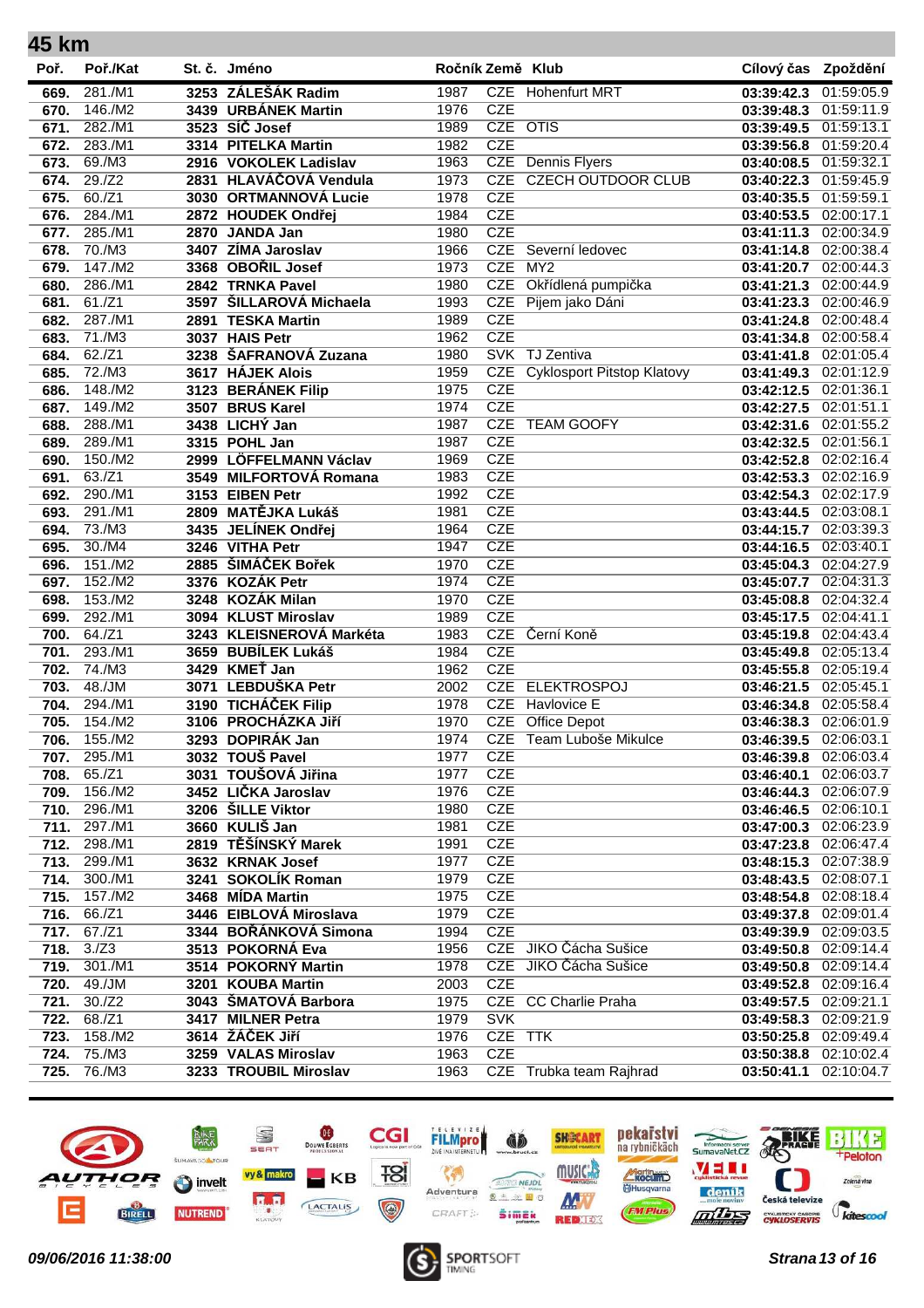| 45 km |          |                          |                  |            |                                  |                       |                       |
|-------|----------|--------------------------|------------------|------------|----------------------------------|-----------------------|-----------------------|
| Poř.  | Poř./Kat | St. č. Jméno             | Ročník Země Klub |            |                                  | Cílový čas Zpoždění   |                       |
| 726.  | 302./M1  | 3009 VESELY Rudolf       | 1984             | <b>CZE</b> |                                  | 03:50:51.1            | 02:10:14.7            |
| 727.  | 50./JM   | 3480 STRNAD Lukáš        | 2004             | <b>CZE</b> |                                  | 03:51:39.5            | 02:11:03.1            |
| 728.  | 303./M1  | 3356 STRNAD Jiri         | 1980             | <b>CZE</b> |                                  | 03:51:40.8            | 02:11:04.4            |
| 729.  | 69./Z1   | 3564 PÝCHOVÁ Petra       | 1980             | <b>CZE</b> |                                  | 03:52:25.5            | 02:11:49.1            |
| 730.  | 304./M1  | 2814 KŇOUREK Vít         | 1978             | <b>CZE</b> |                                  | 03:53:26.3            | 02:12:49.9            |
| 731.  | 31./Z2   | 2892 KÖCKOVÁ Svatava     | 1970             | <b>CZE</b> |                                  | 03:54:40.6            | 02:14:04.2            |
| 732.  | 305./M1  | 3544 TROCHTA Alois       | 1978             |            | CZE US.MA.                       | 03:55:02.1            | 02:14:25.7            |
| 733.  | 306./M1  | 3084 VOLEC Jan           | 1987             | <b>CZE</b> |                                  | 03:55:05.3            | 02:14:28.9            |
| 734.  | 77./M3   | 3104 KOUBA Martin        | 1966             | <b>CZE</b> |                                  | 03:55:18.8            | 02:14:42.4            |
| 735.  | 32./Z2   | 3105 ČERVENKOVÁ Markéta  | 1974             | <b>CZE</b> |                                  | 03:55:40.3            | 02:15:03.9            |
| 736.  | 31./MA   | 3406 TRÁVNÍČEK JIří      | 1955             | $CZE$ --   |                                  | 03:55:40.8            | 02:15:04.4            |
| 737.  | 33.7Z2   | 3113 PRANTLOVÁ Miloslava | 1973             | <b>CZE</b> |                                  | 03:56:38.6            | 02:16:02.2            |
| 738.  | 307./M1  | 3281 KRÁL Jaroslav       | 1980             | <b>CZE</b> |                                  | 03:56:40.1            | 02:16:03.7            |
| 739.  | 159./M2  | 3067 BÍLÝ Roman          | 1967             | <b>CZE</b> |                                  | 03:57:18.8            | 02:16:42.4            |
| 740.  | 51./JM   | 3522 KRÝSL Lukáš         | 2005             | CZE        | $--- -$                          | 03:57:28.8            | 02:16:52.4            |
| 741.  | 308./M1  | 3499 WEISS Petr          | 1988             | CZE        | Za Františka                     | 03:58:24.6            | 02:17:48.2            |
| 742.  | 309./M1  | 3397 ŠLAJER Filip        | 1990             | <b>CZE</b> |                                  | 03:59:00.1            | 02:18:23.7            |
| 743.  | 78./M3   | 3135 MATULA Pavel        | 1965             | <b>CZE</b> |                                  | 03:59:47.8            | 02:19:11.4            |
| 744.  | 310./M1  | 3239 BOČEK Lukáš         | 1987             | <b>CZE</b> |                                  | 03:59:48.6            | 02:19:12.2            |
| 745.  | 311./M1  | 3527 HOEFER Audre        | 1978             | <b>CZE</b> |                                  | 04:01:27.3            | 02:20:50.9            |
| 746.  | 312./M1  | 3307 MICHAL Tomáš        | 1986             | CZE OTIS   |                                  | 04:02:09.8            | 02:21:33.4            |
| 747.  | 4./Z3    | 3449 ROHANOVÁ Vlasta     | 1964             | <b>CZE</b> |                                  | 04:04:58.1            | 02:24:21.7            |
| 748.  | 34./Z2   | 3191 MAZOURKOVÁ Ilona    | 1976             | <b>CZE</b> |                                  | 04:05:07.1            | 02:24:30.7            |
| 749.  | 313./M1  | 2839 VÍTÁMVÁS Jakub      | 1989             | <b>CZE</b> |                                  | 04:05:17.1            | 02:24:40.7            |
| 750.  | 160./M2  | 3575 KRÄNKEL Marek       | 1967             |            | CZE FREEONESHOP.COM              | 04:06:03.3            | 02:25:26.9            |
| 751.  | 79./M3   | 2903 KOŠŤÁL Zdeněk       | 1961             | <b>CZE</b> |                                  | 04:06:34.8            | 02:25:58.4            |
| 752.  | 161./M2  | 3321 TOMÁŠEK Jakub       | 1975             | CZE OTIS   |                                  | 04:06:54.6            | 02:26:18.2            |
| 753.  | 70./Z1   | 2994 SLÁVIKOVÁ Michaela  | 1989             | <b>CZE</b> |                                  | 04:08:08.6            | 02:27:32.2            |
| 754.  | 71./Z1   | 3616 PŘIBYLOVÁ Hana      | 1987             | <b>CZE</b> |                                  | 04:09:13.6            | 02:28:37.2            |
| 755.  | 314./M1  | 3087 KULIŠAN Karel       | 1993             | <b>CZE</b> |                                  | 04:09:22.3            | 02:28:45.9            |
| 756.  | 52./JM   | 3058 HLOBÍK Tomáš        | 2002             |            | CZE CGI bikers - brother in arms | 04:09:38.6            | 02:29:02.2            |
| 757.  | 315./M1  | 2882 VOČADLO Stanislav   | 1990             | <b>CZE</b> |                                  | 04:09:40.6            | 02:29:04.2            |
| 758.  | 162./M2  | 3202 KODALÍK Michal      | 1973             | <b>CZE</b> |                                  | 04:10:57.9            | 02:30:21.5            |
| 759.  | 72./Z1   | 2873 DOROTÍKOVÁ Martina  | 1988             | <b>CZE</b> |                                  | 04:11:00.9            | 02:30:24.5            |
| 760.  | 73./Z1   | 3605 KOCUMOVÁ Jana       | 1978             | <b>CZE</b> |                                  | 04:11:59.6            | 02:31:23.2            |
| 761.  | 316./M1  | 3604 KOCUM Petr          | 1978             | <b>CZE</b> |                                  | 04:12:01.1            | 02:31:24.7            |
| 762.  | 317./M1  | 3579 BOBEK Martin        | 1982             | <b>CZE</b> |                                  | 04:12:35.1            | 02:31:58.7            |
| 763.  | 74./Z1   | 3637 STAHLOVÁ Blanka     | 1978             | <b>CZE</b> |                                  |                       | 04:12:52.6 02:32:16.2 |
| 764.  | 163./M2  | 3477 DRMOLA Luboš        | 1967             |            | CZE ARBO TEAM                    | 04:13:35.1            | 02:32:58.7            |
| 765.  | 80./M3   | 3352 TOMEK Václav        | 1965             |            | CZE A Team U Koz                 | 04:16:01.4 02:35:25.0 |                       |
| 766.  | 75./Z1   | 3355 KURELOVÁ Kamila     | 1988             | <b>CZE</b> |                                  | 04:16:16.4            | 02:35:40.0            |
| 767.  | 35./Z2   | 3021 KMEŤOVÁ Jitka       | 1974             | <b>CZE</b> |                                  | 04:16:22.4            | 02:35:46.0            |
| 768.  | 53./JM   | 3231 GRÖSSL David        | 2005             | <b>CZE</b> |                                  | 04:16:56.1            | 02:36:19.7            |
| 769.  | 164./M2  | 3230 GRÖSSL Roman        | 1972             | <b>CZE</b> |                                  | 04:16:57.4            | 02:36:21.0            |
| 770.  | 165./M2  | 3345 ŠKŮREK František    | 1968             | <b>CZE</b> |                                  | 04:17:26.4            | 02:36:50.0            |
| 771.  | 318./M1  | 2934 PACIOREK Robert     | 1977             | <b>CZE</b> |                                  | 04:17:43.6 02:37:07.2 |                       |
| 772.  | 319./M1  | 3155 KUKLA Milan         | 1978             | <b>CZE</b> |                                  | 04:18:02.2 02:37:25.8 |                       |
| 773.  | 320./M1  | 3371 ŠLAHAŘ Marek        | 1981             | <b>CZE</b> |                                  | 04:18:02.9 02:37:26.5 |                       |
| 774.  | 76./Z1   | 3095 PHAMOVÁ Lucie       | 1983             | <b>CZE</b> |                                  | 04:18:11.4            | 02:37:35.0            |
| 775.  | 321./M1  | 2926 STŘÍTESKÝ Josef     | 1986             | <b>CZE</b> |                                  | 04:19:23.6            | 02:38:47.2            |
| 776.  | 81./M3   | 3595 KRÁL Michal         | 1965             |            | CZE ELEKTROSPOJ                  |                       | 04:21:02.4 02:40:26.0 |
| 777.  | 322./M1  | 3134 ŠPERL Jiří          | 1980             | <b>CZE</b> |                                  | 04:21:11.4            | 02:40:35.0            |
| 778.  | 82./M3   | 3476 RIDZOŇ Ján          | 1961             | <b>CZE</b> |                                  | 04:21:36.4            | 02:41:00.0            |
| 779.  | 77./Z1   | 2922 PŘENOSILOVÁ Lucie   | 1978             | CZE        |                                  | 04:21:40.6 02:41:04.2 |                       |
| 780.  | 36./Z2   | 2923 VORÁČKOVÁ Jitka     | 1974             | CZE        |                                  | 04:21:40.6 02:41:04.2 |                       |
| 781.  | 166./M2  | 2929 BOSNEZKI Rumen      | 1967             | <b>CZE</b> |                                  | 04:23:01.4 02:42:25.0 |                       |
| 782.  | 83./M3   | 3372 ŠLAHAŘ Petr         | 1957             | <b>CZE</b> |                                  | 04:28:47.9            | 02:48:11.5            |
|       |          |                          |                  |            |                                  |                       |                       |



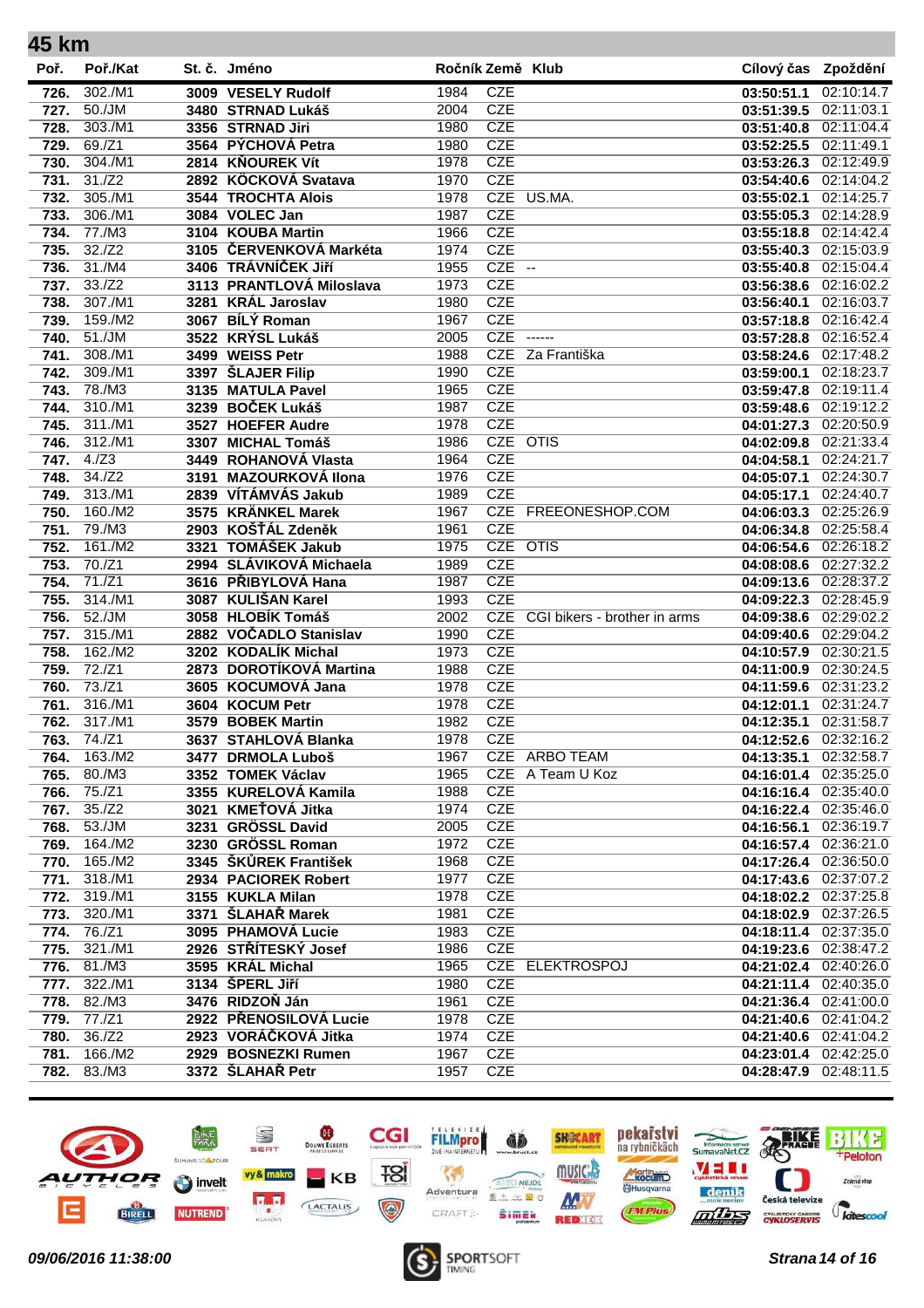| 45 km |                 |                         |                  |                         |                                |                         |            |
|-------|-----------------|-------------------------|------------------|-------------------------|--------------------------------|-------------------------|------------|
| Poř.  | Poř./Kat        | St. č. Jméno            | Ročník Země Klub |                         |                                | Cílový čas Zpoždění     |            |
| 783.  | 323./M1         | 3413 ŠIMÁNEK Václav     | 1982             |                         | CZE Šumava Go Tour             | 04:31:53.9              | 02:51:17.5 |
| 784.  | 167./M2         | 3542 URBAN Jiri         | 1972             |                         | CZE Tukan Bike Team K. Vary    | 04:34:42.4              | 02:54:06.0 |
| 785.  | 84./M3          | 3279 STRAKA Vladimír    | 1957             | <b>CZE</b>              |                                | 04:35:42.9              | 02:55:06.5 |
| 786.  | 324./M1         | 3578 STRAKA Lukáš       | 1983             | <b>CZE</b>              |                                | 04:35:42.9              | 02:55:06.5 |
| 787.  | 85./M3          | 3269 HULEJ Jaroslav     | 1964             | <b>CZE</b>              | Temelín                        | 04:35:43.4              | 02:55:07.0 |
| 788.  | 32./M4          | 3091 AMBROŽ Zbyněk      | 1951             | <b>CZE</b>              | <b>SDH Krsy</b>                | 04:35:45.7              | 02:55:09.3 |
| 789.  | 33./M4          | 3520 STRNAD František   | 1949             | <b>CZE</b>              | -------------                  | 04:38:49.2              | 02:58:12.8 |
| 790.  | 325./M1         | 3320 ŠULC Antonín       | 1988             | <b>CZE</b>              | $\overline{OTIS}$              | 04:39:00.9              | 02:58:24.5 |
| 791.  | 54./JM          | 3599 HLADÍK Petr        | 2005             |                         | CZE skc velovis švihov         | 04:40:09.2              | 02:59:32.8 |
| 792.  | 168./M2         | 3600 HLADÍK Petr        | 1969             |                         | CZE skc velovis švihov         | 04:40:10.9              | 02:59:34.5 |
| 793.  | 169./M2         | 3088 KULIŠAN Karel      | 1972             | <b>CZE</b>              |                                | 04:41:36.2              | 03:00:59.8 |
| 794.  | 11./JZ          | 3127 LANDYŠOVÁ Tereza   | 2003             | <b>CZE</b>              |                                | 04:42:17.2              | 03:01:40.8 |
| 795.  | 326./M1         | 3561 MOTL Miroslav      | 1978             | <b>CZE</b>              |                                | 04:42:58.2              | 03:02:21.8 |
| 796.  | 170./M2         | 3618 SVOBODA Tomáš      | 1975             | <b>CZE</b>              |                                | 04:42:59.2              | 03:02:22.8 |
| 797.  | 78./Z1          | 3063 KUTHANOVÁ Kateřina | 1986             | <b>CZE</b>              |                                | 04:47:45.2              | 03:07:08.8 |
| 798.  | 171./M2         | 2810 PLATIL Jaroslav    | 1974             |                         | CZE FK Mrač                    | $\overline{04:}52:11.0$ | 03:11:34.6 |
| 799.  | 37./Z2          | 2813 ŽOLKOVÁ Jana       | 1976             | <b>CZE</b>              |                                | 04:53:54.5              | 03:13:18.1 |
| 800.  | 327./M1         | 3469 GABRIEL Jan        | 1978             | <b>CZE</b>              |                                | 04:54:34.7              | 03:13:58.3 |
| 801.  | 328./M1         | 3193 TUTKA Filip        | 1987             | <b>CZE</b>              |                                | 04:59:16.2              | 03:18:39.8 |
| 802.  | 172./M2         | 3560 SUŠÍR Václav       | 1970             |                         | CZE Černí Koně                 | 05:06:10.5              | 03:25:34.1 |
| 803.  | 34./M4          | 3196 HUDER Karel        | 1942             | $\overline{\text{SUI}}$ |                                | 05:10:48.2              | 03:30:11.8 |
| 804.  | 35./M4          | 3491 PÁLEK Václav       | 1946             | <b>CZE</b>              |                                | 05:26:52.6              | 03:46:16.2 |
| 805.  | 79./Z1          | 3530 NAGEL Sandra       | 1986             | <b>CZE</b>              |                                | 06:04:47.1              | 04:24:10.7 |
|       | M <sub>2</sub>  | 425 VOJTA Radek         | 1970             | CZE                     | Nilfisk pro cycling            | <b>DNS</b>              |            |
|       | JM              | 489 STRYCH Michael      | 1999             |                         | CZE Symbio+ Cannondale         | <b>DNS</b>              |            |
|       | M <sub>2</sub>  | 2802 JEŽEK Pavel        | 1974             | <b>CZE</b>              |                                | <b>DNS</b>              |            |
|       | M <sub>1</sub>  | 2804 KOROTVIČKA Josef   | 1980             | <b>CZE</b>              |                                | <b>DNS</b>              |            |
|       | $\overline{Z}2$ | 2826 ŠTĚPÁNKOVÁ Petra   | 1976             | <b>CZE</b>              | <b>TBG Metrostav</b>           | <b>DNS</b>              |            |
|       | M <sub>2</sub>  | 2827 SOBĚHART Stanislav | 1973             | <b>CZE</b>              |                                |                         |            |
|       | M <sub>3</sub>  | 2829 PROCHÁZKA Zdeněk   | 1957             |                         | <b>CZE BIKESTARS VRCHLABÍ</b>  | <b>DNS</b>              |            |
|       | M1              |                         | 1982             |                         | <b>CZE</b> Bouda Elite Team    | <b>DNS</b>              |            |
|       | M <sub>3</sub>  | 2832 NOSÁL Petr         |                  |                         | <b>CZE</b> Bouda Elite Team    | <b>DNS</b>              |            |
|       | M4              | 2833 BOUDA Jan          | 1964             | <b>CZE</b>              |                                | <b>DNS</b>              |            |
|       |                 | 2849 MELICHAR Pavel     | 1945             | <b>CZE</b>              |                                | <b>DNS</b>              |            |
|       | M <sub>1</sub>  | 2850 PRETÓRY Igor       | 1988             |                         | CZE Škala Poříčí               | <b>DNS</b>              |            |
|       | M <sub>2</sub>  | 2851 VAŠEK Pavel        | 1972             |                         |                                | <b>DNS</b>              |            |
|       | M <sub>3</sub>  | 2854 LŮŽEK Pavel        | 1964             | <b>CZE</b>              | Ski Klub Hřebeč                | <b>DNS</b>              |            |
|       | M3              | 2864 ANDELT Jiří        | 1962             |                         | CZE Bike Mšeno                 | <b>DNS</b>              |            |
|       | Z1              | 2866 ALEXOVA Dasa       | 1983             |                         | SVK Fantozzi MTB Team          | <b>DNS</b>              |            |
|       | M <sub>1</sub>  | 2867 PAVLIK Jan         | 1981             |                         | SVK Fantozzi MTB Team          | <b>DNS</b>              |            |
|       | $\overline{Z1}$ | 2869 NOHEJLOVÁ Jiřina   | 1988             | <b>CZE</b>              |                                | <b>DNS</b>              |            |
|       | $\overline{Z1}$ | 2896 JEDLIČKOVÁ Eva     | 1982             | <b>CZE</b>              |                                | <b>DNS</b>              |            |
|       | M <sub>1</sub>  | 2902 STRNAD David       | 1979             | <b>CZE</b>              |                                | <b>DNS</b>              |            |
|       | M <sub>2</sub>  | 2907 MINICHTHALER David | 1974             | <b>CZE</b>              |                                | <b>DNS</b>              |            |
|       | M <sub>1</sub>  | 2914 DRBOHLAV Antonín   | 1988             |                         | CZE České Radiokomunikace      | <b>DNS</b>              |            |
|       | $\overline{21}$ | 2931 CHROMÁ Romana      | 1985             | <b>CZE</b>              | Mann Hummel sport team         | <b>DNS</b>              |            |
|       | M <sub>2</sub>  | 2933 BEK Martin         | 1969             | <b>CZE</b>              |                                | <b>DNS</b>              |            |
|       | M1              | 2936 VNUK Jan           | 1982             |                         | CZE OregonObchod               | <b>DNS</b>              |            |
|       | M1              | 2943 STANĚK Tomáš       | 1980             |                         | <b>CZE</b> Bouda Elite Team    | <b>DNS</b>              |            |
|       | M <sub>2</sub>  | 2954 MAREŠ Miroslav     | 1967             |                         | <b>CZE</b> Huntovice Flyers    | <b>DNS</b>              |            |
|       | <b>JM</b>       | 2957 VAŠEK Pavel        | 1999             |                         | CZE Škala Poříčí               | <b>DNS</b>              |            |
|       | M <sub>1</sub>  | 2972 ANDRLE Radek       | 1981             |                         | CZE COPR Přeštice              | <b>DNS</b>              |            |
|       | M <sub>2</sub>  | 2978 KOLÁŘ Josef        | 1970             |                         | CZE SK KOLIS                   | <b>DNS</b>              |            |
|       | M4              | 2989 MÜHLER Rainer      | 1953             | <b>GER</b>              |                                | <b>DNS</b>              |            |
|       | M1              | 2990 MÜLLER Jarno       | 1978             |                         | GER GRAFIKERorg - Jarno Müller | <b>DNS</b>              |            |
|       | $\overline{Z}2$ | 2992 ORTLEPP Ina        | 1976             |                         | GER MTB-Team "Atemlos"         | <b>DNS</b>              |            |
|       | JM              | 2993 ORTLEPP Tilman     | 1998             |                         | GER MTB-Team "Atemlos"         | <b>DNS</b>              |            |
|       | $\overline{Z}2$ | 2998 WEBEROVÁ Vladimíra | 1976             | <b>CZE</b>              |                                | <b>DNS</b>              |            |
|       |                 |                         |                  |                         |                                |                         |            |